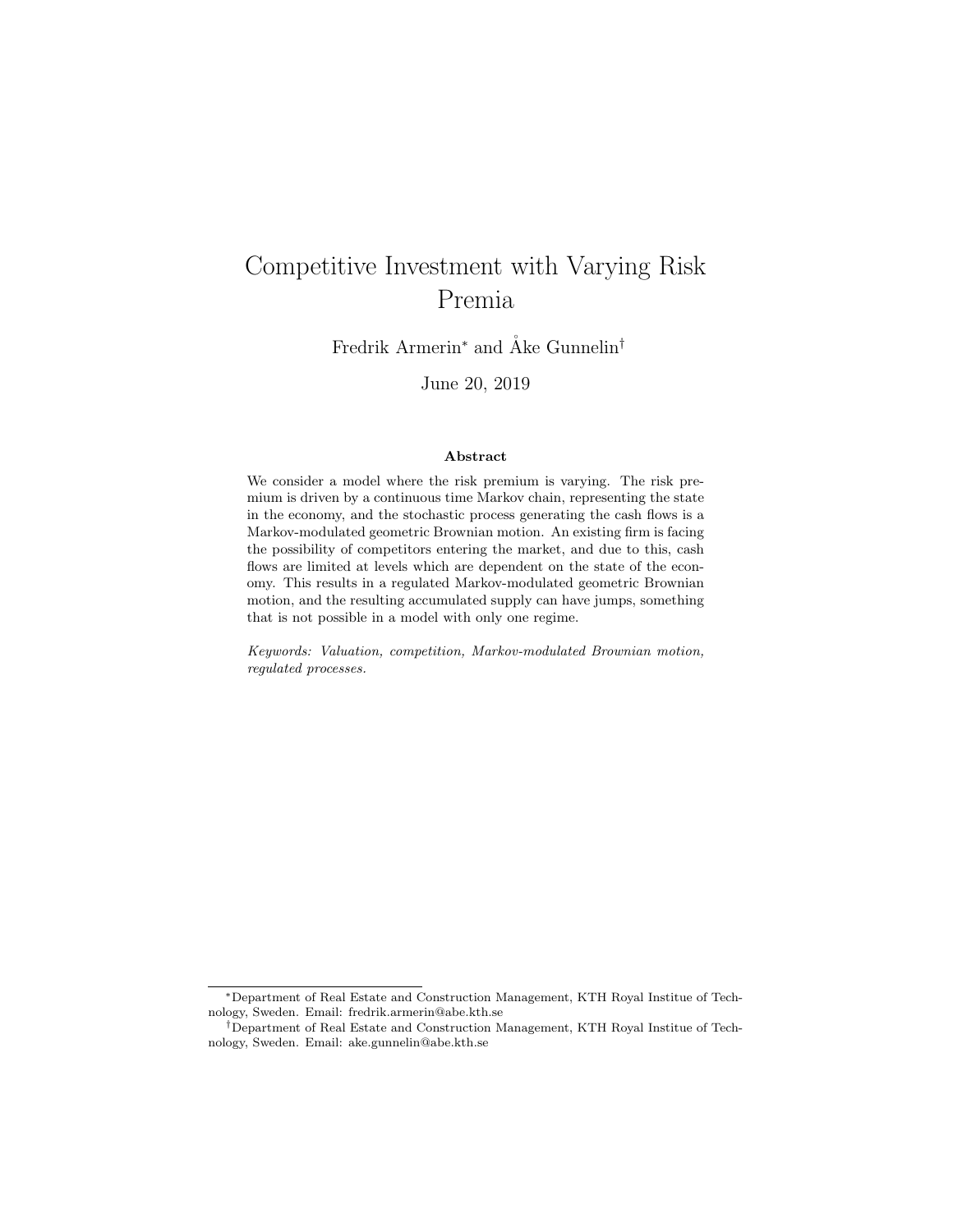# 1 Introduction

In many valuation problems it is assumed that the underlying value follows a geometric Brownian motion. In this paper we revisit a problem considered in Chapter 8 in Dixit & Pindyck [3] and in Grenadier [6] regarding the value of an investment in the presence of competitors, generalizing it from the geometric Brownian motion model used there, to a model where an observable Markov chain determines the state of the economy. These 'regime-switching' or 'Markovmodulated' models have been used to extend the irreversible investment problem of McDonald & Siegel [15]; see e.g. Driffill et al [4], Guo [8], Guo & Zhang [9] and Jobert & Rogers [13]. An early example of regime-switching models is given in Hamilton [10]. In our models, we consider a regime-dependent, i.e. time-varying, risk premium.

The fact that we introduce competitors in our model means that as the underlying cash flow increases, at a given level it will be profitable for competitors to enter the market. This results in two things: That the rent level is reflected and that there is added supply. Mathematically, the cumulative supply curve is a continuous increasing function. One simulated example of the reflected rent level and the cumulative supply is given in Figure 1



Figure 1: Cash flows reflected in the level 100 (top trajectory) and the cumulative supply created by firms entering the market when the cash flow level reaches 100 (lower trajectory). The unit on the y-axis refers to the cash flow value. This decribes the case as in Chaper 8 of Dixit & Pindyck [3] and in Grenadier [6].

When there are regime shifts present, there will, in general, be different levels at which it is profitable for firms to enter the market. There will still be reflection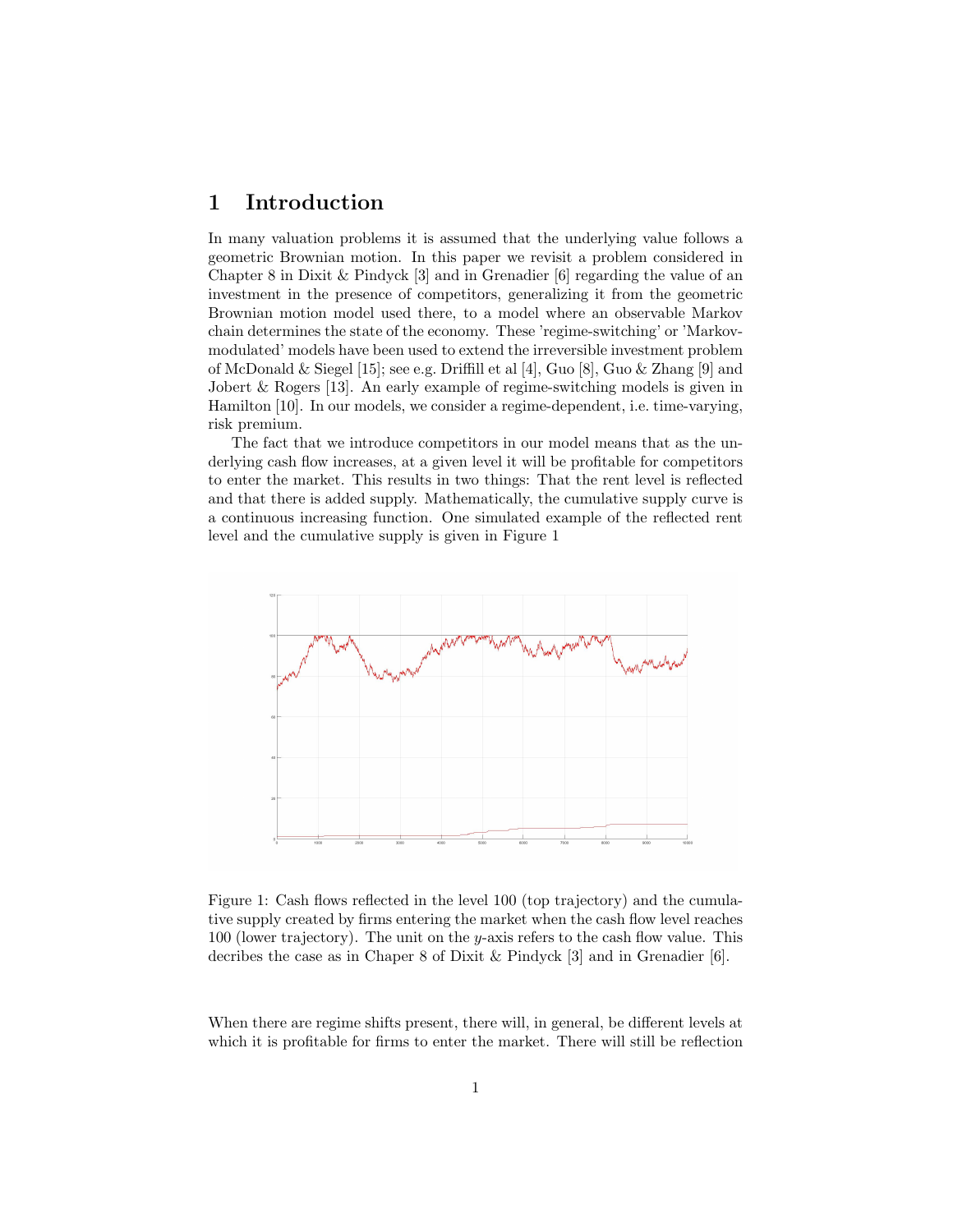in the barriers, resulting in a continuously increasing cumulative supply, but as the regimes shift, there could also be a jump in the supply (in contrast to the one regime case, where there is only continuous increase in supply). Our regimeswitching models can be seen as a simplified and tractable way of modelling the typically continous variation over time in risk premia. A common example of a real life application of our model is the boom-and-bust cycles observed in many commercial real estate markets. One example of simulated trajectories is given in Figure 2.

The geometric Brownian motion model with one upper barrier, i.e. where there is no switching, is studied in Bentolila & Bertola  $[1]$ , and the mathematical problem of a reflected Markov-modulated Brownian motion with (in general state-dependent drift and diffusion) is studied in D'Auria & Kella [2].



Figure 2: The two-regime case (see Section 4 for details). In this simulation, the cash flow processes are started at the same value, but the red one is only reflected in the upper barrier with value 100, while the trajectory in blue shows a process reflected in state-dependent levels; values 50 and 100 respectively. The two lower trajectories represents the cumulative supply in the two cases (again, the unit on the y-axis refers to the cash flow value).

The cash flow process is not assumed to be the price of a traded asset, which means that we have two stochastic processes (the cash flow process and the process marking the state of the economy), none of which is traded. The type of models we consider are, in the laguage of mathematical finance, in general incomplete. This means that there exists more than one equivalent martingale, or pricing, measure. In order to choose which pricing measure to use, there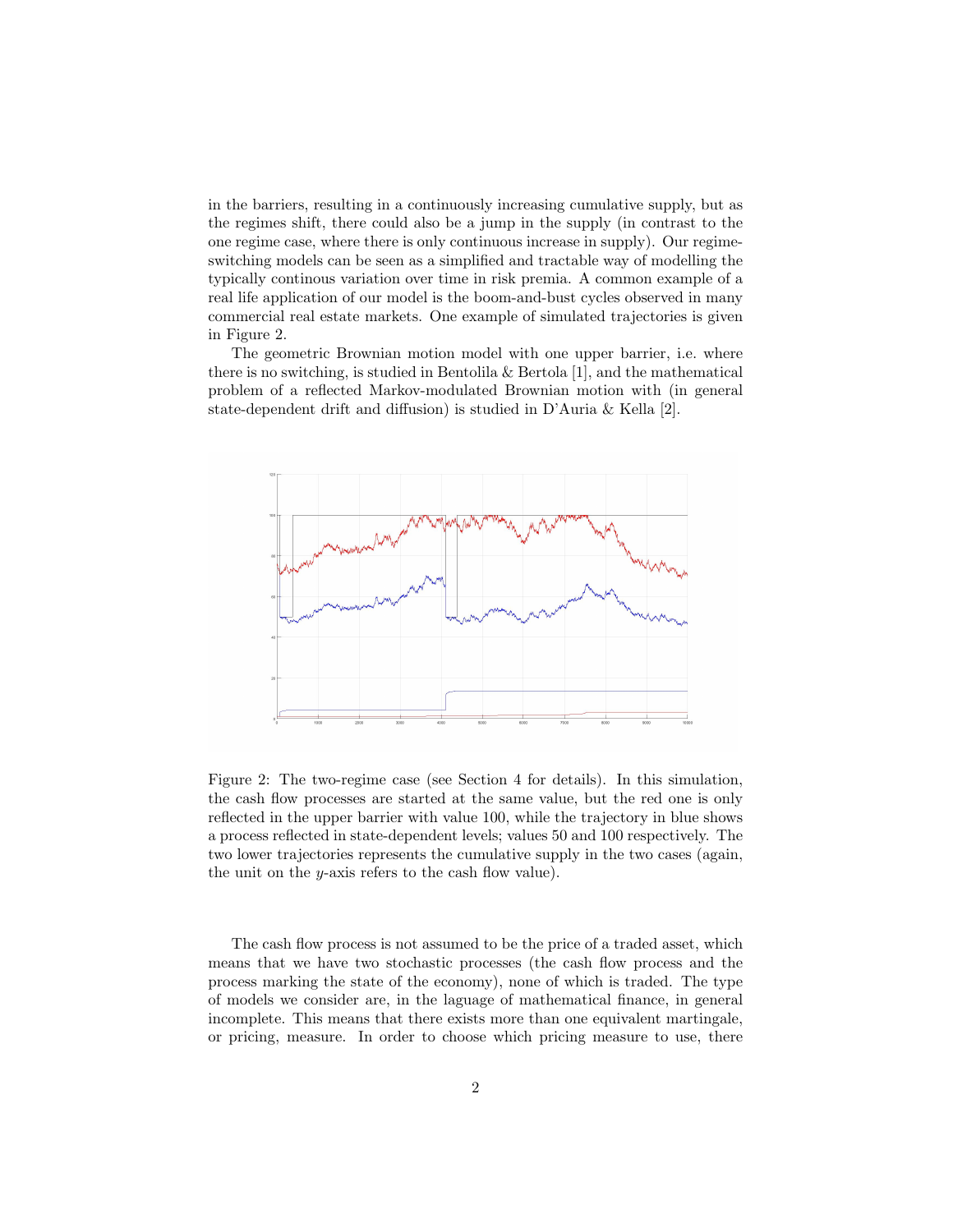are several principles available. In Elliott et al [5] Esscher transforms are used, and in Siu [16] a general martingale representation is the starting point. In both these approaches, the resulting measure is the minimal entropy martingale measure (MEMM). In Siu & Yang [17] an Esscher transformation technique which does not result in the MEMM is used. Our approach is to assume that the dynamics of the process marking the state of the world is not changed, and change the drift of the cash flow process using a state-dependent market price of risk which is not determined within the model.

## 2 The model

#### 2.1 General theory

We consider a complete filtered probability space  $(\Omega, \mathcal{F}, (\mathcal{F}_t), P)$ , where the filtration is assumed to satisfy the usual assumptions of right-continuity and  $\mathcal{F}_0$ containing all null sets of F. The pricing measure, or martingale measure, Q is the equivalent measure we use when valuing cash flows. The expected value under  $Q$  is denoted  $E^Q$ . We assume the existence of a bank account with constant interest rate  $r > 0$ , and we value cash flows by discounting them using r as discount rate and taking expectations under  $Q$ . We use the notation  $E_x^Q[\cdot] = E^Q[\cdot|X_0 = x].$ 

The cash flows per time unit (e.g. the rent a building is generating) is given by  $P_t$ , and the inverse demand function is

$$
P_t = Y_t D(Q_t),
$$

where  $D(\cdot)$  is a decreasing continuous function of accumulated supply Q and  $(Y<sub>t</sub>)$  is a random shock. This modelling setup is used in e.g. Grenadier [6], [7] and Chapter 8 of Dixit & Pindyck, and we refer to these and to references therein for further aspects of this type of model. We assume that

$$
Y_t = e^{X_t},
$$

where  $X$  is a continuous strong Markov process to be defined below. It follows that

$$
\ln P_t = \ln Y_t + \ln D(Q_t) = X_t + \ln D(Q_t).
$$

Defining

$$
Z_t = \ln P_t \text{ and } U_t = -\ln D(Q_t)
$$

we can write

$$
Z_t = X_t - U_t.
$$

In Grenadier [6] the stochastic process  $(X_t)$  is assumed to be a Brownian motion (so  $(Y_t)$  is a geometric Brownian motion), and  $D(x) = x^{-1/\gamma}$  for some  $\gamma > 0$ .

Let us first consider a model where  $D$  is a constant (thus independent of accumulated supply). This can be seen as the model above with  $\gamma = \infty$ . Without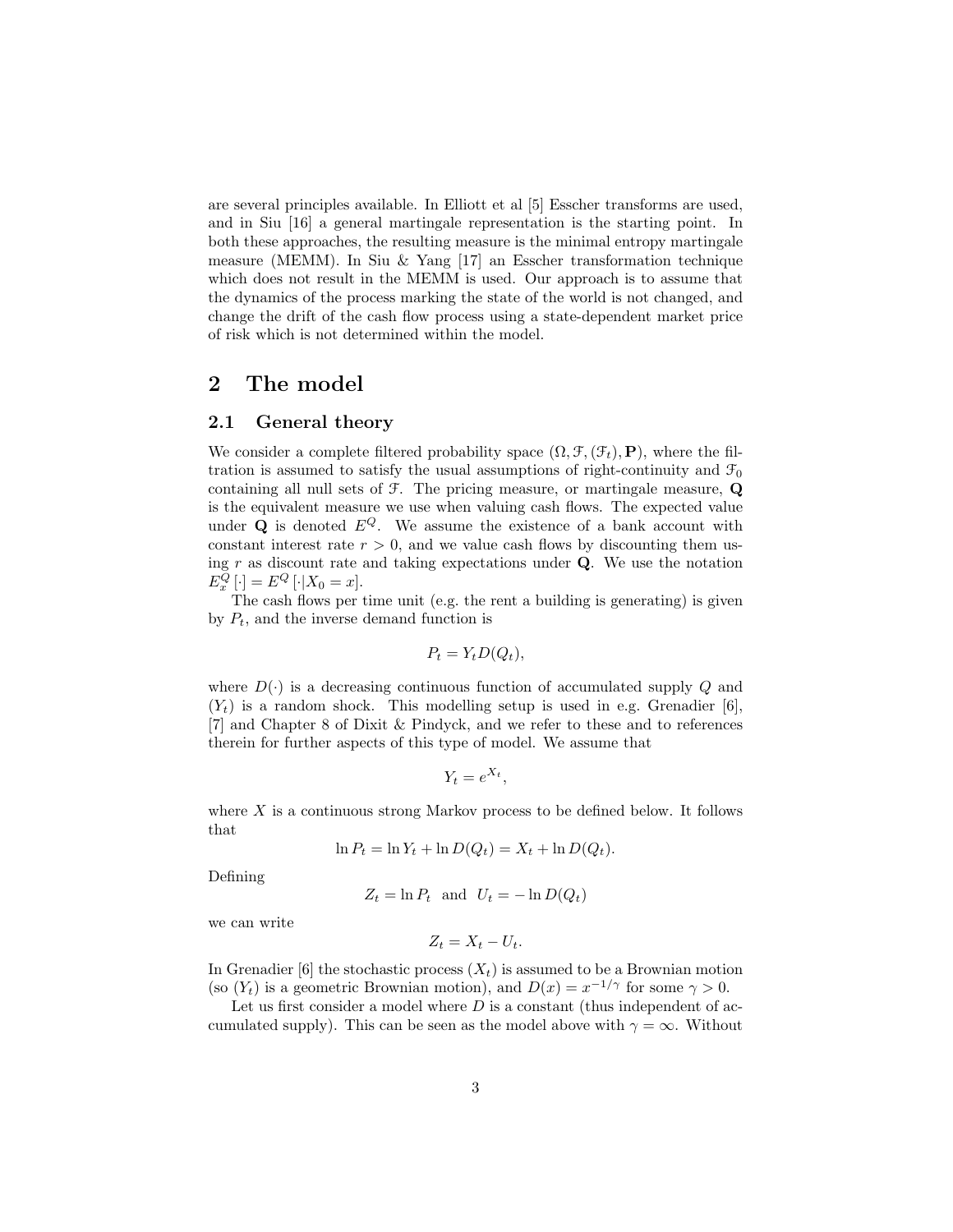loss of generality we set  $D = 1$ . In this case, the value of the incumbent firm is

$$
v_0(x) = E_x^Q \left[ \int_0^\infty e^{-rs} Y_s ds \right] = E_x^Q \left[ \int_0^\infty e^{-rs} e^{X_s} ds \right].
$$

In the general case with a non-constant function  $D$ , the value of a producing firm is

$$
v(x) = E_x^Q \left[ \int_0^\infty e^{-rs} P_s ds \right] = E_x^Q \left[ \int_0^\infty e^{-rs} e^{Z_s} ds \right].
$$

For a firm not in the market, the cost of entering the market is  $I > 0$ . Firms will enter the market if it is profitable, and since there are infinitely many potential entrants, the value of an incumbent firm will always satisfy  $v(x) \leq I$ .

For any  $b \in \mathbb{R}$  we set

$$
T_b = \inf\{t \ge 0 \,|\, X_t \ge b\},\
$$

and to shorten the notation we introduce

$$
L(x;b) = E_x^Q \left[ e^{-rT_b} \right].
$$

In Grenadier [6], [7] these type of values are calculated by solving differential equations, but we will use probabilistic methods. The first example of this technique is in the proof of the following proposition. See also Harrison [11].

Proposition 2.1 With notation as above, assume that there exists a unique level  $b_0$  such that

$$
v_0(b_0) - \frac{v'_0(b_0)}{L'(b_0; b_0)} = I.
$$
\n(1)

Then the value  $v(x)$  when  $(X_t)$  is starting at  $x \leq b_0$  and is reflected in the upper level  $b_0$  satisfies is given by

$$
v(x) = v_0(x) - (v_0(b_0) - I)L(x; b_0),
$$
\n(2)

and satisfies

$$
v(b_0) = I. \tag{3}
$$

The level  $\bar{P} = e^{b_0}$  is the level at which firms outside the market will enter the market and the effect will be that the rent will never rise above the level  $\bar{P}$ . Here is the proof of the proposition.

Proof. We recall the following version of Dynkin's formula: For a strong timehomogenous Markov process X such that

$$
E_x\left[\int_0^\infty e^{-rs}|f(X_s)|ds\right]<\infty
$$

define

$$
u(x) = E_x \left[ \int_0^\infty e^{-rs} f(X_s) ds \right].
$$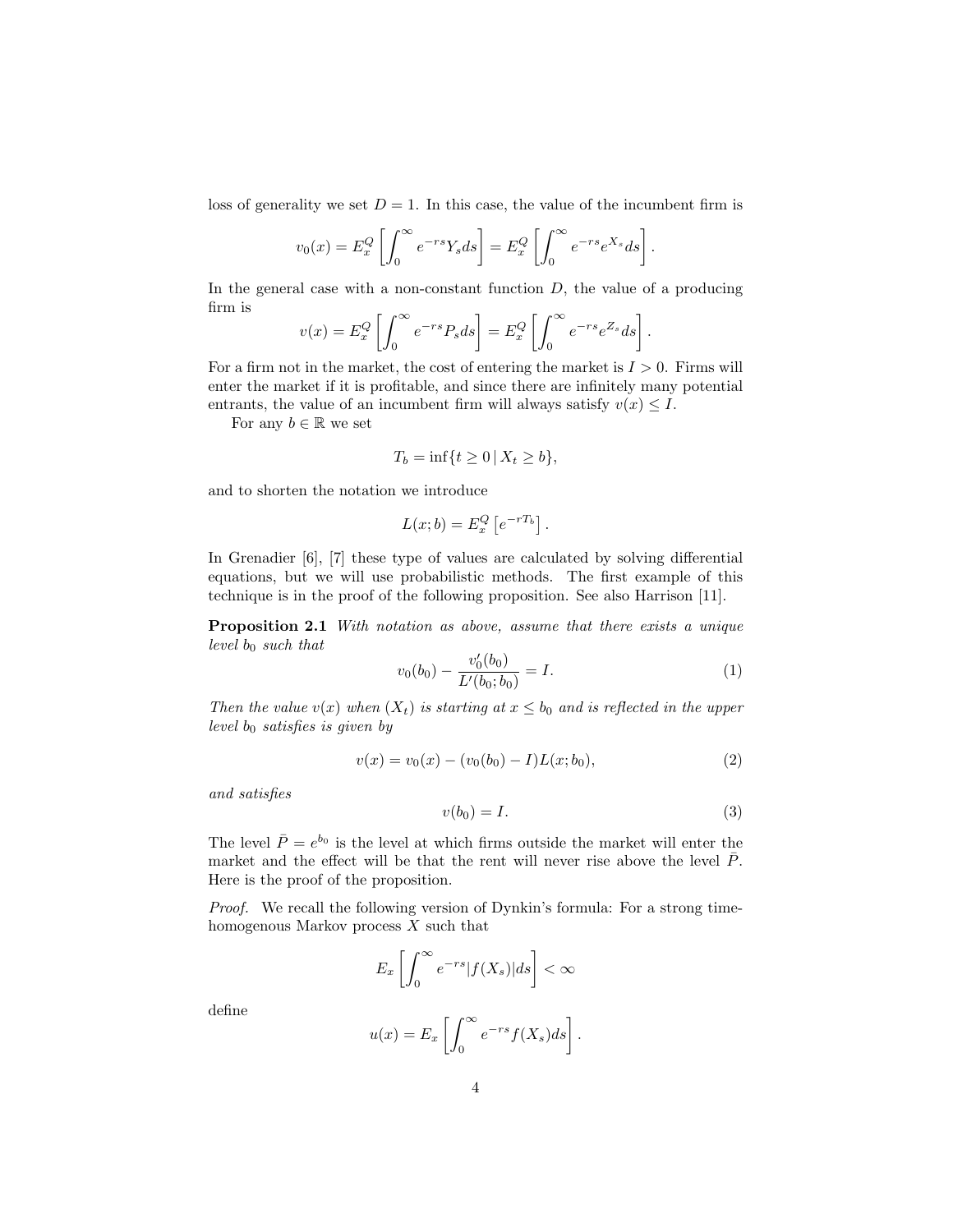For any stopping time  $\tau$  it holds that

$$
u(x) = E_x \left[ \int_0^{\tau} e^{-rs} f(X_s) ds \right] + E_x \left[ e^{-r\tau} u(X_{\tau}) \mathbf{1}(\tau < \infty) \right]
$$
 (4)

(see e.g Karlin & Taylor [14] p. 297 ff.). Using this version of Dynkin's formula with the stopping time  $T_b$  together with the facts that  $X = Z$  on  $[0, T_b]$  and  $X_{T_b} = Z_{T_b} = 0$  on  $\{T_b < \infty\}$  yields

$$
v(x) = v_0(x) + (v(b) - v_0(b))E_x^Q[e^{-rT_b}]
$$
  
=  $v_0(x) + (v(b) - v_0(b))L(x;b).$ 

With  $b = b_0$  we get

$$
v(x) = v_0(x) + (v(b_0) - v_0(b_0))L(x; b_0).
$$

Differenting this and setting  $x = b_0$  yields

$$
v'(b_0) = v'_0(b_0) + (v(b_0) - v_0(b_0))L'(b_0; b_0),
$$

and this relation leads to

$$
v(b_0) - \frac{v'(b_0)}{L'(b_0; b_0)} = v_0(b_0) - \frac{v'_0(b_0)}{L'(b_0; b_0)} = I
$$

Since  $(Z_t)$  is reflected at the level  $b_0$  we have

$$
v'(b_0)=0,
$$

from which it follows that

$$
v(b_0)=I,
$$

and from this

$$
v(x) = v_0(x) - (v_0(b_0) - I)L(x; b_0).
$$

 $\Box$ 

The strength with this approach is that we only need  $v_0(x)$  and  $L(x; b)$  in order to determine the value  $v$  of the firm facing competition: Find  $b_0$  by solving Equation  $(1)$  and then insert this in Equation  $(2)$  to get  $v$ .

Remark 2.2 It follows from general diffusion theory that when

$$
dX_t = \mu(X_t)dt + \sigma(X_t)dW_t,
$$

then we can write

$$
L(x;b) = \frac{\psi_r(x)}{\psi_r(b)},
$$

where  $\psi_r$  solves

$$
\frac{\sigma^2(x)}{2}\psi_r''(x) + \mu(x)\psi_r'(r) = r\psi_r(x).
$$

From this we get

$$
L'(b_0; b_0) = \frac{\psi'_r(b_0)}{\psi_r(b_0)}.
$$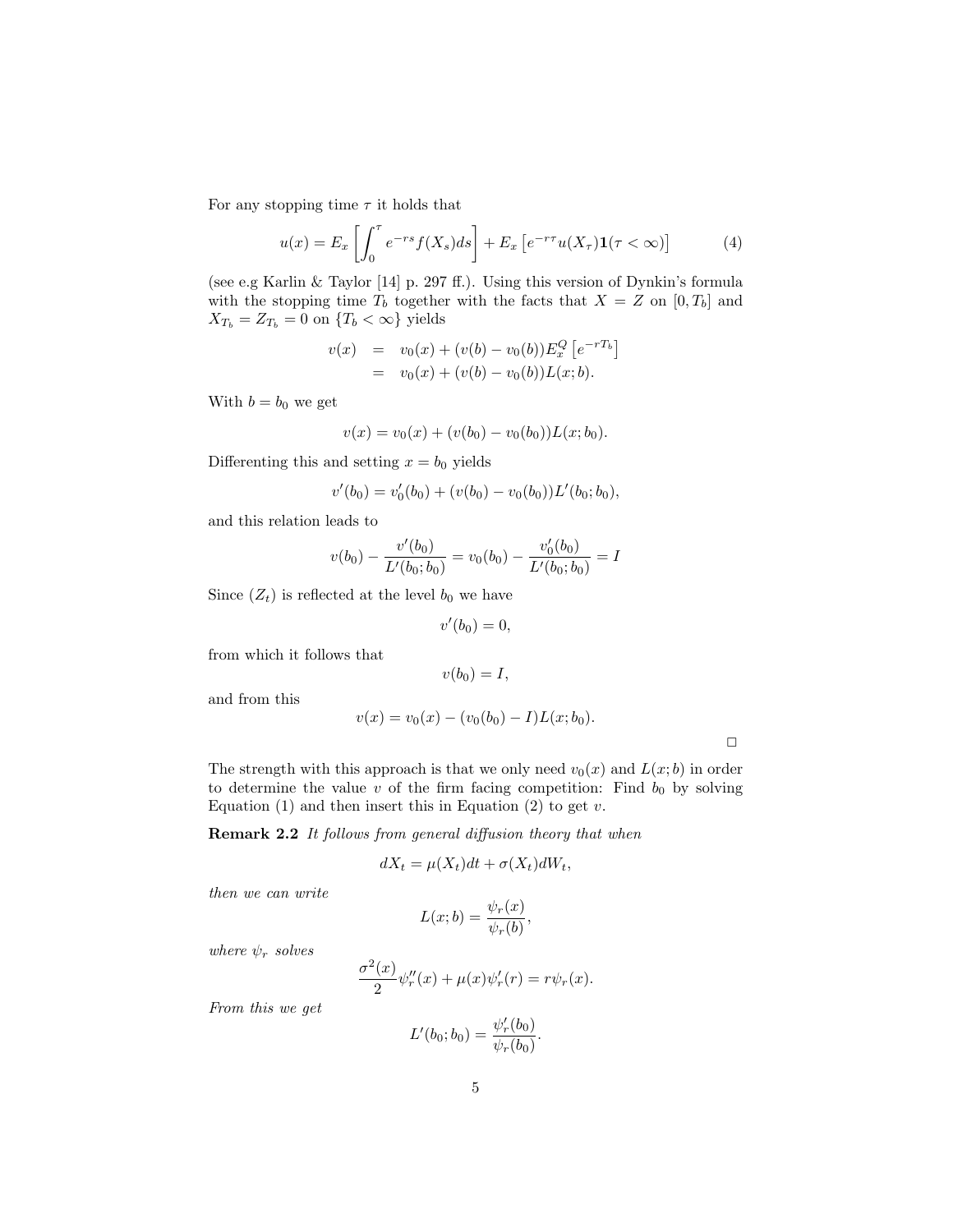Example 2.3 Let us look at the case considered in Grenadier [6], where it is derived using PDE's (see also Chapter 8 in Dixit & Pindyck.). In Grenadier [6] the cost is assumed to vary accoding to a geometric Brownian motion, but here we only consider the solution when the cost is constant (it is possible to extend the approach used here to the case with stochastic cost). Let

$$
dX_t = (\mu - \sigma^2/2)dt + \sigma dW_t.
$$

Then  $Y_t = e^{X_t}$  satisfies

$$
dY_t = \mu Y_t dt + \sigma Y_t dW_t.
$$

In this case

$$
v_0(x) = \frac{e^x}{r - \mu}
$$

and

$$
L(x;b_0) = e^{a(x-b_0)},
$$

where

$$
a = \frac{1}{2} - \frac{\mu}{\sigma^2} + \sqrt{\left(\frac{1}{2} - \frac{\mu}{\sigma^2}\right)^2 + \frac{2r}{\sigma^2}} > 1.
$$

It follows that

$$
L'(x; b_0) = ae^{a(x-b_0)} \Rightarrow L'(b_0; b_0) = a.
$$

We want to find the rent level  $b_0$  that satisfies Equation (1), which in this case can be written

$$
\frac{e^{b_0}}{r-\mu} - \frac{\frac{e^{b_0}}{r-\mu}}{a} = I \Rightarrow b_0 = \ln\left(\frac{a(r-\mu)}{a-1}I\right).
$$

Finally, using Equation (2), we get

$$
v(x) = \frac{e^x}{r - \mu} - \frac{I}{a - 1} \left( \frac{a - 1}{a(r - \mu)I} \right)^a e^{ax}.
$$

 $\Box$ 

#### 2.2 Markov-modulated models

We now describe the Markov-modulated model we will use. Let  $(J_t)$  be a continuous-time Markov chain with state space  $\mathcal{J} = \{1, 2, \ldots, n\}$  and constant intensity matrix Π. Further let  $(W_t)$  be a Brownian motion independent of  $(J_t)$ . The dynamics of the underlying stochastic process is given by

$$
dX_t = \mu(X_t, J_t)dt + \sigma(X_t, J_t)dW_t
$$
;  $X_0 = x$  and  $J_0 = j$ .

Given that the functions  $\mu(x, j)$  and  $\sigma(x, j)$  satisfy some growth and continuity conditions, the two-dimensional process  $(X_t, J_t)$  is a strong time-homogeneous Markov process (see Chapter 2 in Yin & Zhu [18] for details). The generator  $A$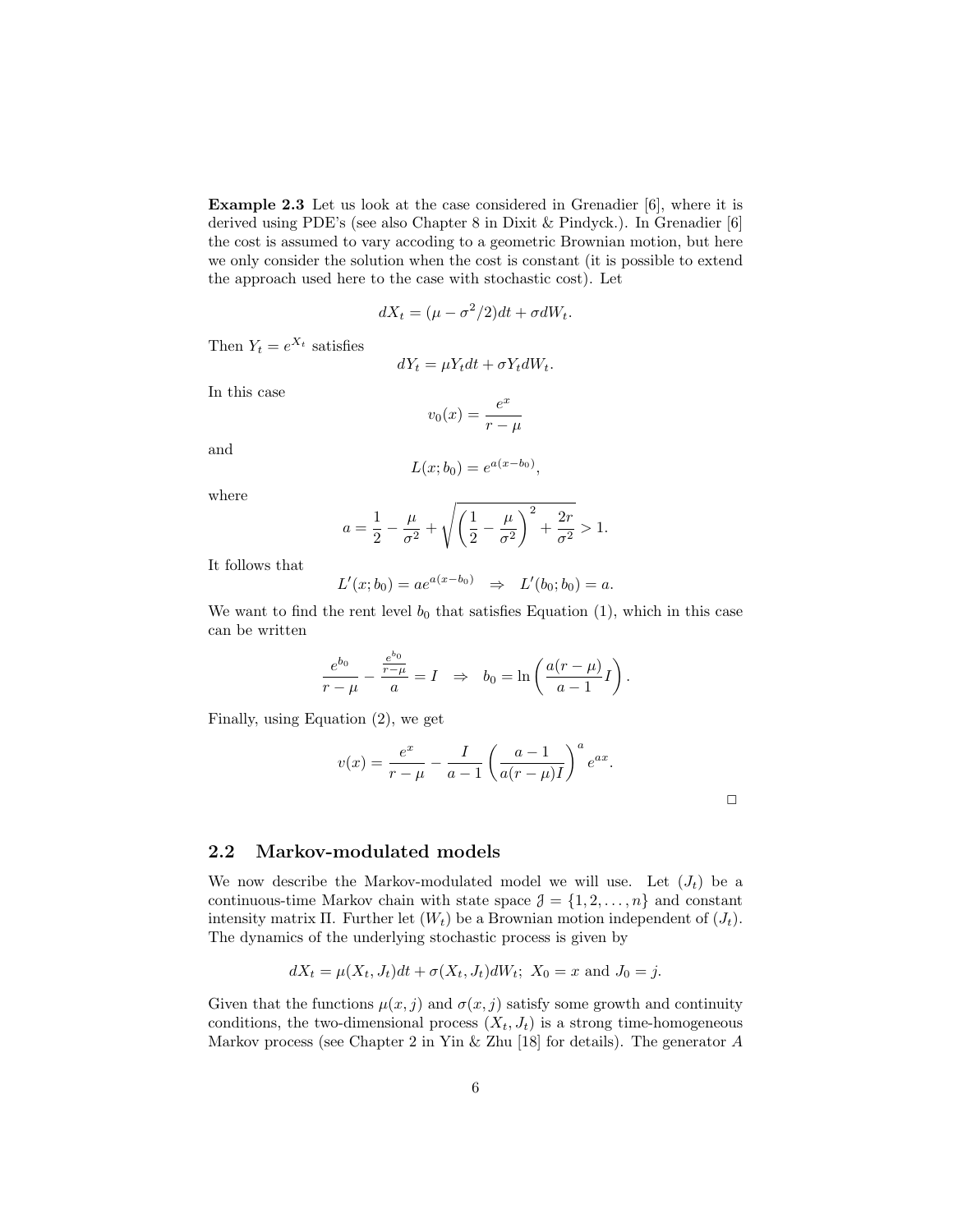of  $(X_t, J_t)$  acting on a function  $f : \mathbb{R} \times \mathcal{J} \to \mathbb{R}$  such that  $f(\cdot, j) \in C^2$  for every  $j \in \mathcal{J}$  is given by

$$
Af(x,j) = \mu(x,j)\frac{df(x,j)}{dx} + \frac{1}{2}\sigma^2(x,j)\frac{d^2f(x,j)}{dx^2} + [\Pi f](x,j),
$$

where

$$
[\Pi f](x,j) = \sum_{i=1}^{n} \Pi_{ji} f(x,i)
$$

(again, see Chapter 2 in Yin & Zhu [18]).

We assume that the dynamics of the Markov chain  $(J_t)$  is the same under P and Q, i.e. the intensity matrix is the same under P and Q, and that the measure change will change the dynamics of  $(X_t)$  according to

$$
dX_t = (\mu(X_t, J_t) - \lambda(X_t, J_t)\sigma(X_t, J_t))dt + \sigma(X_t, J_t)dW_t^Q,
$$

where  $W^Q$  is a Q-Brownian motion and the Girsanov kernel  $\lambda : \mathbb{R} \times \mathcal{J} \to \mathbb{R}$ represents the market price of risk with respect to the risk in the Wiener process.

#### 2.3 A Markov-modulated Brownian motion model

The specific model we use is

$$
dX_t = \mu^P dt + \sigma dW_t,
$$

where  $\mu^P \in \mathbb{R}$  and  $\sigma > 0$  are two constants; i.e.  $(X_t)$  is a Brownian motion with drift under **P**. We further use a market price of risk  $\lambda$  that only depends on  $J_t$ :

$$
dX_t = (\mu^P - \lambda(J_t)\sigma)dt + \sigma dW_t^Q =: \mu(J_t)dt + \sigma dW_t^Q.
$$
 (5)

This means that the market price of risk is constant in each state  $j$ , and does not depend on any other quantity than the state. The 'geometric' version of  $(X_t)$  is  $Y_t = e^{X_t}$ , with explicit expression

$$
Y_t = Y_0 e^{\int_0^t \left(\mu(J_s) - \frac{\sigma^2}{2}\right) ds + \sigma W_t^Q}.
$$

This represents the cash flows generated by an investment. We define the stochastic process

$$
V_0(t) = E_{x,j}^Q \left[ \int_t^\infty e^{-r(s-t)} Y_s ds \middle| \mathcal{F}_t \right],
$$

representing the value at time  $t \geq 0$  of the stream of cash flows  $(Y_t)$ , and the function

$$
v_0(x,j) = E_{x,j}^Q \left[ \int_0^\infty e^{-rs} Y_s ds \right].
$$

Here

$$
E_{x,j}^{Q} [\cdot] = E_{x,j}^{Q} [\cdot] X_0 = x, J_0 = j].
$$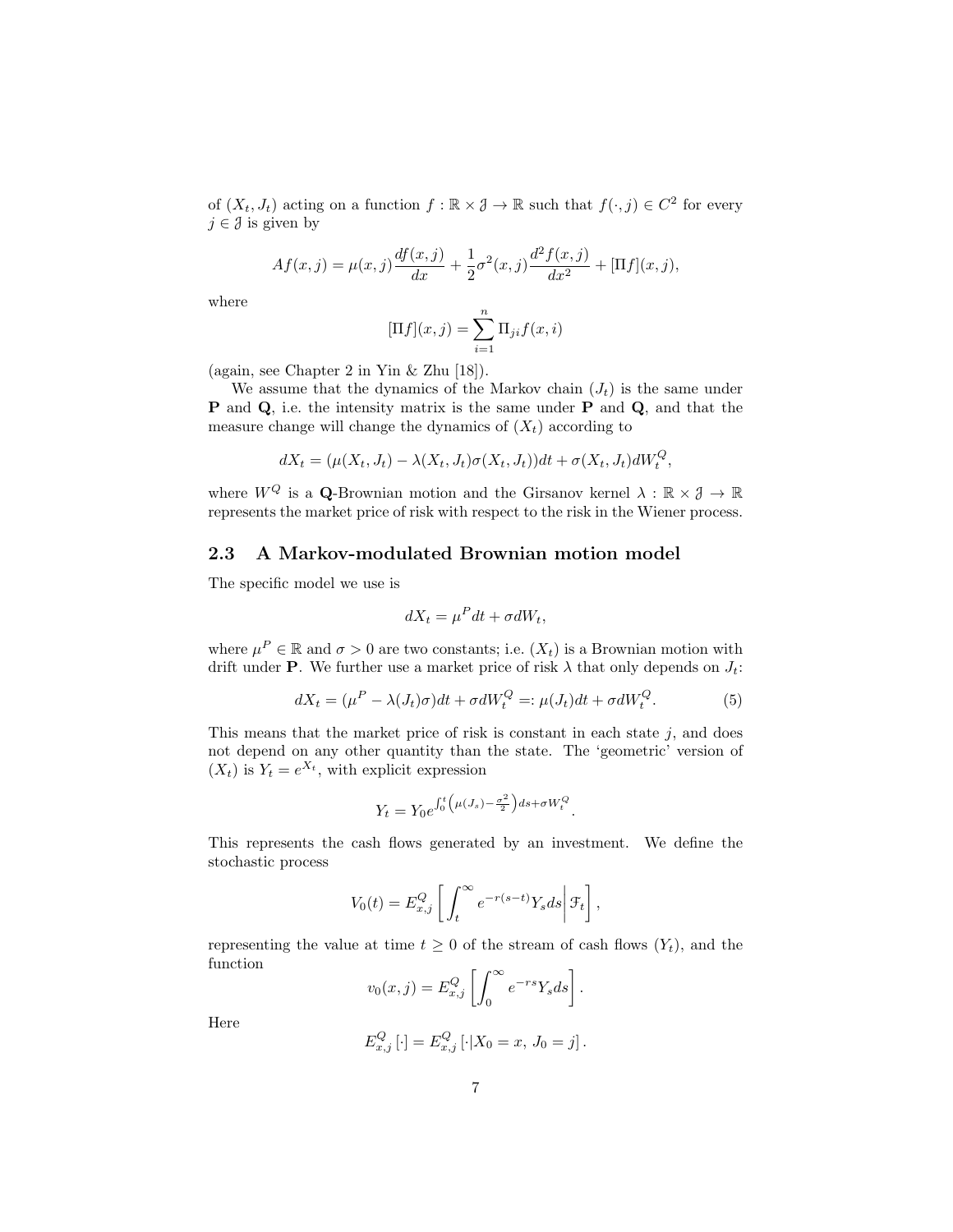Time-homogeneity and the Markov property implies that

$$
V_0(t) = v_0(X_t, J_t).
$$

The function  $v_0$  is in this case given by

$$
v_0(x,j) = \int_0^{\infty} e^{-rs} E_{x,j}^Q [Y_s] ds
$$
  
\n
$$
= \int_0^{\infty} e^{-rs} E_{x,j}^Q [e^{x + \int_0^s (\mu(J_u) - \frac{\sigma^2}{2}) du + \sigma W_s^Q}] ds
$$
  
\n
$$
= e^x \int_0^{\infty} e^{-rs} E_{x,j}^Q [e^{\int_0^s \mu(J_u) du}] ds
$$
  
\n
$$
= e^x E_{x,j}^Q \left[ \int_0^{\infty} e^{-rs} e^{\int_0^s \mu(J_u) du} ds \right]
$$
  
\n
$$
= e^x [(rI - \Pi - D(\mu))^{-1} \mathbf{1}]_j
$$
  
\n
$$
= e^x h(j),
$$

where

$$
D(\mu) = \text{diag}(\mu(1), \dots, \mu(n))
$$

$$
h(j) = \left[ \left( rI - \Pi - D(\mu) \right)^{-1} \mathbf{1} \right]
$$

and

**Remark 2.4** The same formula will hold if we replace the constant 
$$
\sigma
$$
 with a function  $\sigma(t, J_t)$  if the function  $\sigma(\cdot, \cdot)$  is nice enough and under the assumption that  $(J_t)$  and  $(X_t)$  are independent.

To calculate  $(rI - \Pi - D(\mu))^{-1}$  we can use the fact that for a matrix A such that  $(sI - A)^{-1}$  is well defined we have

$$
(sI - A)^{-1} = \frac{N_1 s^{n-1} + N_2 s^{n-2} + \dots + N_n}{s^n + a_1 s^{n-1} + \dots + a_n}
$$
(6)

j .

(see Hou [12] for a discussion and a simple proof of this result). The denominator is the characteristic polynomial of A evaluated at s, and the matrices as well as the constants can be determined by the recursions

$$
N_1 = I \nN_2 = A + a_1 I \n\vdots \nN_n = AN_{n-1} + a_{n-1} I
$$
\n
$$
a_1 = -\text{tr}A \n a_2 = -\frac{1}{2}\text{tr}AN_2 \n\vdots \n a_n = -\frac{1}{n}\text{tr}AN_n.
$$

**Example 2.5** Let us consider the function  $v_0(x, j) = e^x h(j)$  when  $n = 2$ . With

$$
\Pi = \left[ \begin{array}{cc} -\nu_1 & \nu_1 \\ \nu_2 & -\nu_2 \end{array} \right]
$$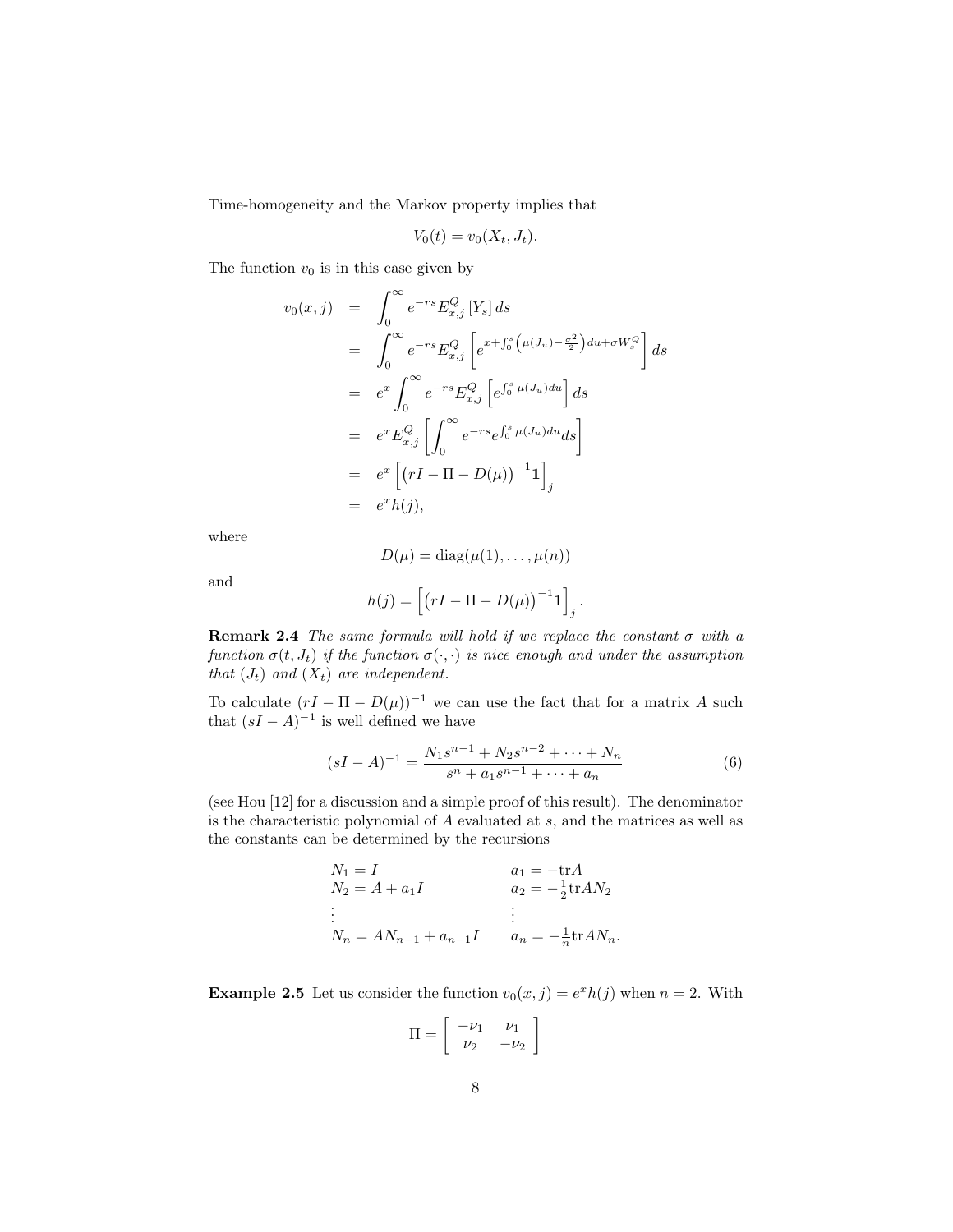we let

$$
A = \Pi + D(\mu) = \begin{bmatrix} \mu_1 - \nu_1 & \nu_1 \\ \nu_2 & \mu_2 - \nu_2 \end{bmatrix}.
$$

Introducing

$$
N_1 = I
$$
  
\n
$$
N_2 = \begin{bmatrix} \nu_2 - \mu_2 & \nu_1 \\ \nu_2 & \nu_1 - \mu_1 \end{bmatrix}
$$
  
\n
$$
a_1 = \nu_1 - \mu_1 + \nu_2 - \mu_2
$$
  
\n
$$
a_2 = \mu_1 \mu_2 - \mu_1 \nu_2 - \mu_2 \nu_1,
$$

 $(rI - A)^{-1}$  can be calculated using Equation (6), and this yields

$$
\begin{bmatrix} h(1) \\ h(2) \end{bmatrix} = (rI - \Pi - D(\mu))^{-1} \mathbf{1} = \frac{1}{r^2 + a_1 r + a_2} \begin{bmatrix} r + \nu_1 + \nu_2 - \mu_2 \\ r + \nu_1 + \nu_2 - \mu_1 \end{bmatrix} = \frac{1}{r^2 + (\nu_1 - \mu_1 + \nu_2 - \mu_2)r + \mu_1\mu_2 - \mu_1\nu_2 - \mu_2\nu_1} \begin{bmatrix} r + \nu_1 + \nu_2 - \mu_2 \\ r + \nu_1 + \nu_2 - \mu_1 \end{bmatrix}.
$$

Straightforward calculations yields

$$
h(1) = \frac{1}{r - \mu_1 + \frac{\nu_1(\mu_1 - \mu_2)}{r + \nu_1 + \nu_2 - \mu_2}}
$$

and

$$
h(2) = \frac{1}{r - \mu_2 + \frac{\nu_2(\mu_2 - \mu_1)}{r + \nu_1 + \nu_2 - \mu_1}}
$$

respectively. With

$$
\tilde{\mu}_1 = \mu_1 + \frac{\nu_1(\mu_2 - \mu_1)}{r + \nu_1 + \nu_2 - \mu_2} = \mu_1 \cdot \alpha_1 + \mu_2(1 - \alpha_1),
$$

where

$$
\alpha_1 = \frac{r + \nu_2 - \mu_2}{r + \nu_1 + \nu_2 - \mu_2} \in (0, 1],
$$

we can write

$$
h(1) = \frac{1}{r - \tilde{\mu}_1} = \frac{1}{(r - \mu_1)\alpha_1 + (r - \mu_2) \cdot (1 - \alpha_1)},
$$

and equivalently for  $h(2)$ . Hence, the state dependent discount factors  $h(i)$  =  $1/(r - \tilde{\mu}_i)$  are weighted harmonic means of the discount factors  $1/(r - \mu_1)$  and  $1/(r - \mu_2)$ .

Now consider the case of a firm which operates in an environment where there is a possibility of other firms to enter the market. The level at which entry happens is dependent of the underlying state  $j = 1, \ldots, n$ . For each  $j = 1, \ldots, n$  we let  $b(j)$  denote the level at which entry occurs if the state is  $j$ <sup>1</sup>. The states are ordered in the way so that

$$
b(1) \leq b(2) \leq \ldots \leq b(n).
$$

<sup>&</sup>lt;sup>1</sup>The case  $n = 1$  was considered above; there  $b_0 = b(1)$ .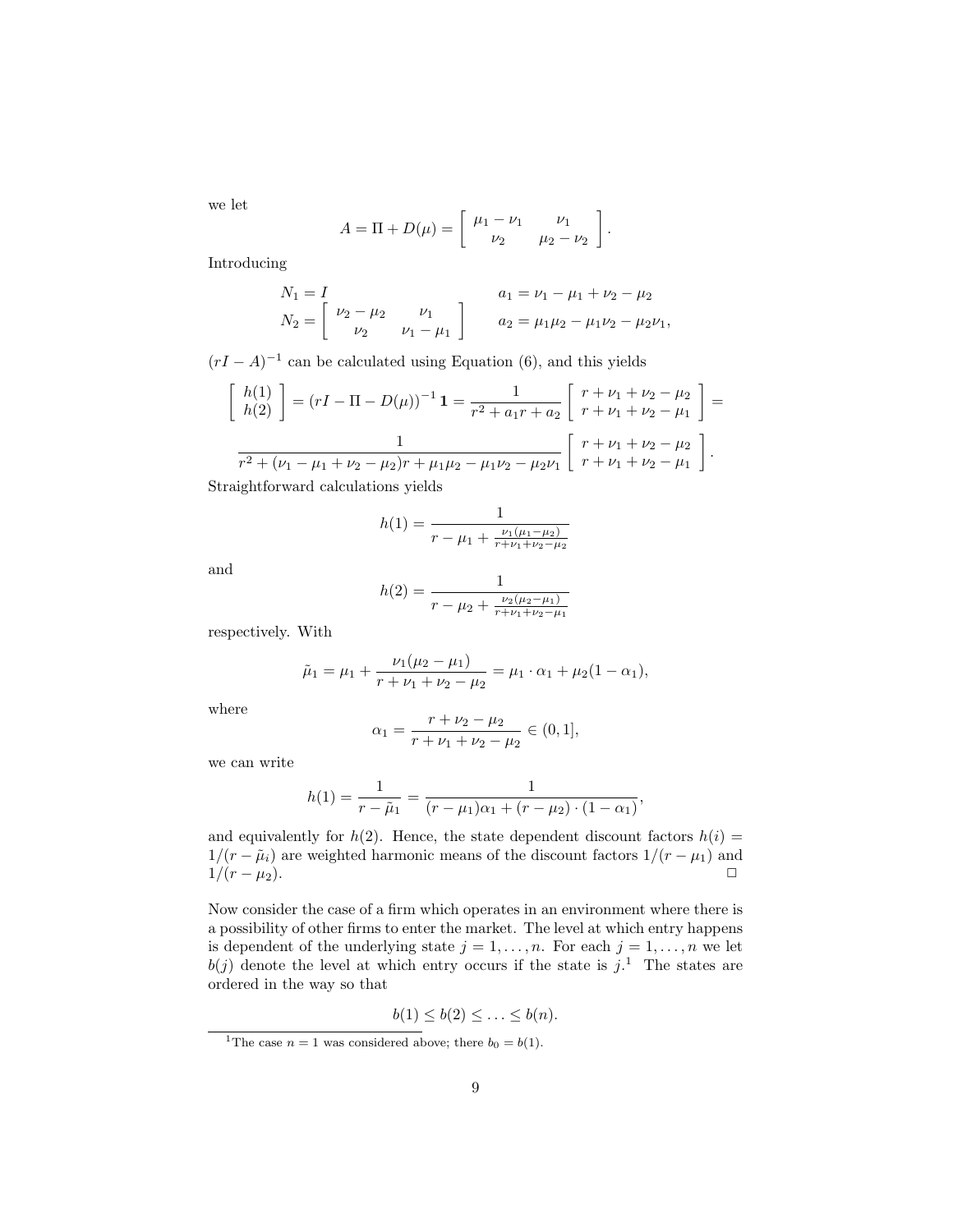The stochastic process  $(Z_t)$  regulated at the state-dependent barrier  $b(J_t)$  represents the cash flows to a firm acting in a market where there is entry of competing firms when the price level reaches  $b(J_t)$ .

The value of a firm in the market is given by

$$
V(t) = E_{x,j}^Q \left[ \int_t^\infty e^{-r(s-t)} P_s ds \right] \mathcal{F}_t \right].
$$

Introducing the function

$$
v(x,j) = E_{x,j}^Q \left[ \int_0^\infty e^{-rs} P_s ds \right]
$$

we have,(again using the strong Markov property and time-homogeneity – see Harrison [11] for details)

$$
V(t) = u(Z_t, J_t).
$$

Now let  $(X_t)$  be the Markov-modulated process defined in Equation (5), and define the cash flows generated by a firm when there are no potential competitors by

$$
Y_t = e^{X_t}.
$$

Futhermore let  $Z$  denote the regulated version of  $X$ , and let  $P$  denote the cash flows for an incumbent firm when it faces the possibility of market entry from competitors:

$$
P_t = e^{Z_t}.
$$

Generalizing the version of Dynkin's formula given in Equation (4) yields that for any stopping time  $\tau$  it holds that

$$
v_0(x,j) = E_{x,j}^Q \left[ \int_0^{\tau} e^{-rs} e^{X_s} ds \right] + E_{x,j}^Q \left[ e^{-r\tau} v_0(X_{\tau}, J_{\tau}) \mathbf{1}(\tau < \infty) \right]
$$

and

$$
v(x,j) = E_{x,j}^Q \left[ \int_0^{\tau} e^{-rs} e^{z_s} ds \right] + E_{x,j}^Q \left[ e^{-r\tau} v(Z_{\tau}, J_{\tau}) \mathbf{1}(\tau < \infty) \right].
$$

Now let, with a slight abuse of previous notation,

$$
T_b = \inf\{t \ge 0 | X_t \ge b(J_t)\} = \inf\{t \ge 0 | Z_t = b(J_t)\}.
$$

Since  $X = Z$  on  $[0, T_b)$  we get

$$
v(x,j) = v_0(x,j) + E_{x,j}^Q \left[ e^{-rT_b} v(Z_{T_b}, J_{T_b}) \mathbf{1}(T_b < \infty) \right] - E_{x,j}^Q \left[ e^{-rT_b} v_0(X_{T_b}, J_{T_b}) \mathbf{1}(T_b < \infty) \right]
$$
  
From  $P_t = e^{Z_t}$  we get

.

$$
0 \le P_t \le e^{\max_j b(j)},
$$

so

$$
0 \le v(x,j) \le \frac{e^{\max_j b(j)}}{r},
$$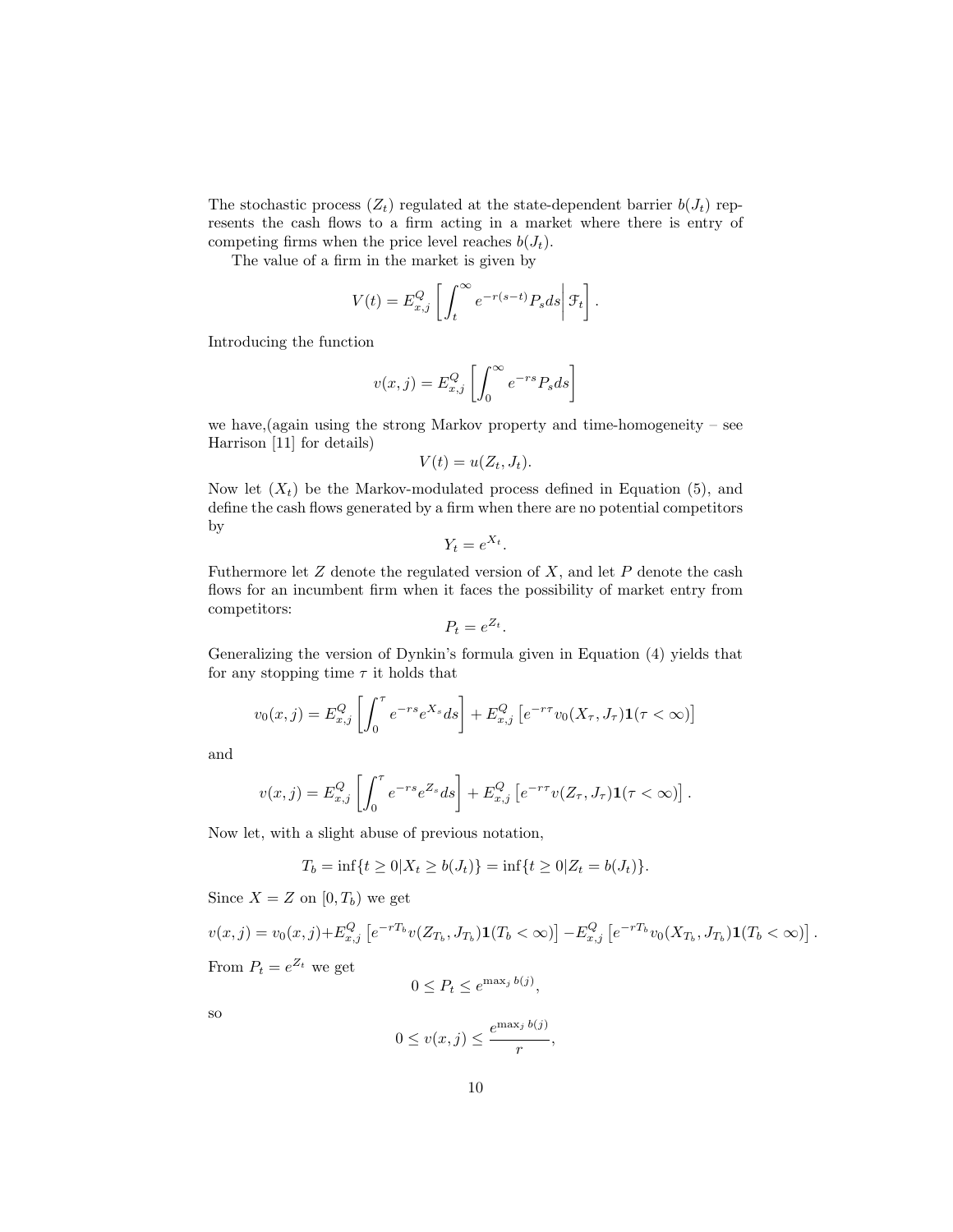from which it follows that

$$
e^{-rT_b}v(Z_{T_b}, J_{T_b}) = 0 \text{ on } \{T_b = \infty\}.
$$

We further assume that  $X$  is such that

$$
e^{-rt}v_0(X_t, J_t) \to 0 \text{ as } t \to \infty.
$$

(It follows from Equation (6) that a sufficient condition for this is that  $\mu(j) < r$ for every  $j = 1, \ldots, n$ .) Hence, we can write

$$
v(x, j) = v_0(x, j) + E_{x, j}^Q \left[ e^{-rT_b} v(Z_{T_b}, J_{T_b}) \right] - E_{x, j}^Q \left[ e^{-rT_b} v_0(X_{T_b}, J_{T_b}) \right].
$$

The expected values can be written

$$
E_{x,j}^{Q} [e^{-rT_b}v(Z_{T_b}, J_{T_b})] = \sum_{i=1}^{n} E_{x,j}^{Q} [e^{-rT_b}v(Z_{T_b}, J_{T_b})\mathbf{1}(J_{T_b} = i)]
$$
  

$$
= \sum_{i=1}^{n} v(b(i), i) E_{x,j}^{Q} [e^{-rT_b}\mathbf{1}(J_{T_b} = i)]
$$

and

$$
E_{x,j}^{Q} [e^{-rT_b}v_0(X_{T_b}, J_{T_b})] = \sum_{i=1}^{n} E_{x,j}^{Q} [e^{-rT_b}v_0(X_{T_b}, J_{T_b})\mathbf{1}(J_{T_b} = i)]
$$
  

$$
= \sum_{i=1}^{n} E_{x,j}^{Q} [e^{-rT_b}v_0(X_{T_b}, i)\mathbf{1}(J_{T_b} = i)]
$$

respectively. We know that when  $X$  is modelled according to Equation  $(5)$ , then

$$
v_0(x,j) = e^x h(j),
$$

so

$$
E_{x,j}^{Q} \left[ e^{-rT_b} v_0(X_{T_b}, J_{T_b}) \right] = \sum_{i=1}^{n} h(i) E_{x,j}^{Q} \left[ e^{-rT_b} e^{X_{T_b}} \mathbf{1}(J_{T_b} = i) \right]
$$

in this case. Letting

$$
L_i(x, j) = E_{x,j}^Q [e^{-rT_b} \mathbf{1}(J_{T_b} = i)]
$$
  
\n
$$
H_i(x, j) = E_{x,j}^Q [e^{-rT_b} e^{X_{T_b}} \mathbf{1}(J_{T_b} = i)]
$$

we can write

$$
v(x,j) = e^x h(j) + \sum_{i=1}^n v(b(i),i) L_i(x,j) - \sum_{i=1}^n h(i) H_i(x,j).
$$

We have the boundary conditions

$$
v(b(j), j) = I_j
$$
 and  $v'(b(j), j) = 0$  for  $j = 1, ..., n$ .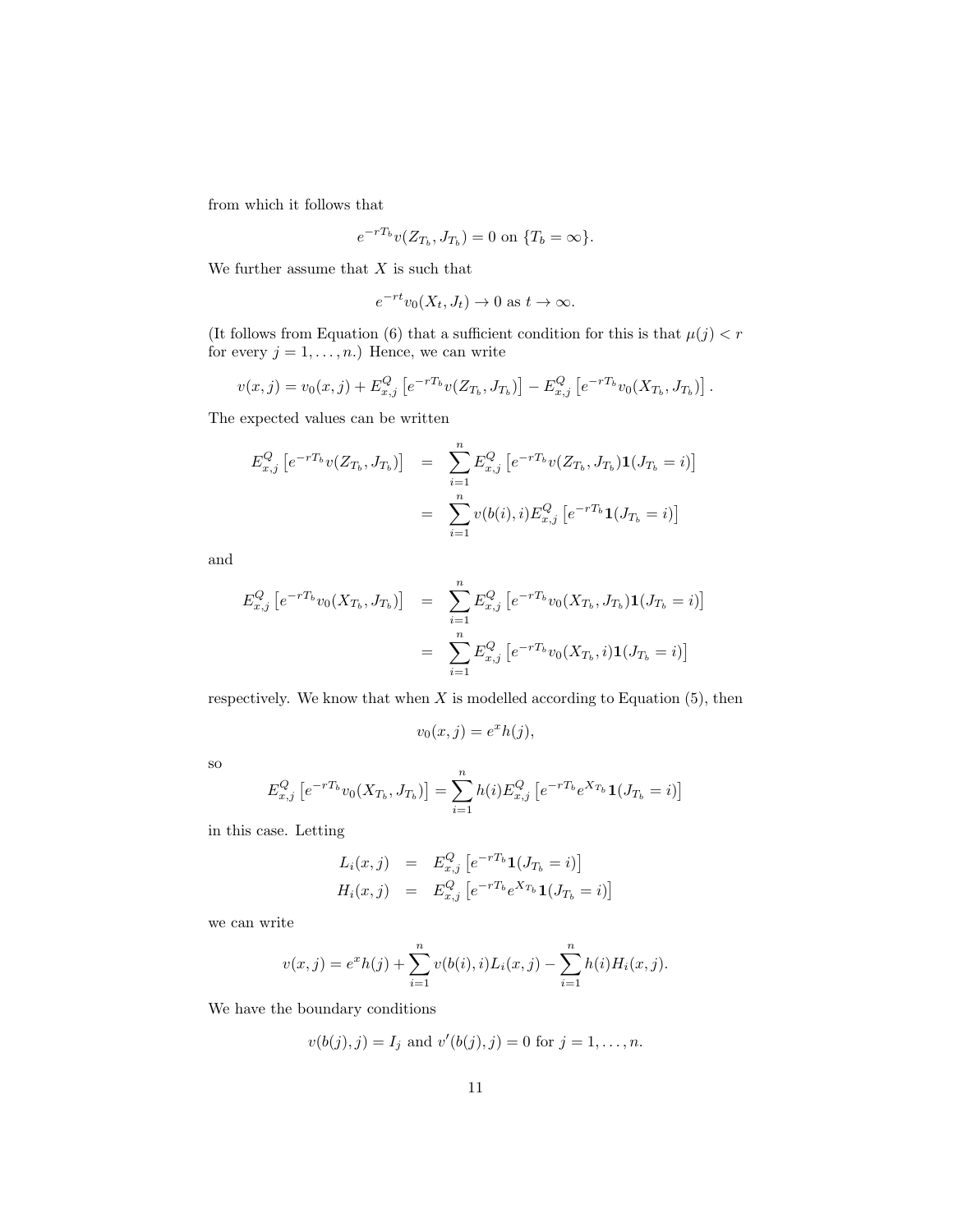It follows from the first set of boundary conditions that

$$
v(x,j) = e^x h(j) + \sum_{i=1}^n I_i L_i(x,j) - \sum_{i=1}^n h(i) H_i(x,j)
$$
 for  $j = 1, ..., n$ .

This, in turn, leads to, using the second set of boundary conditions,

$$
0 = e^{b(j)}h(j) + \sum_{i=1}^{n} I_i L'_i(b(j), j) - \sum_{i=1}^{n} h(i) H'_i(b(j), j) \text{ for } j = 1, ..., n.
$$
 (7)

In order to be able to find the value function  $v(x, j)$ , we need to find the levels  $b(1), \ldots, b(n)$ , and the functions  $L_1(x, j), \ldots, L_n(x, j)$  and  $H_1(x, j), \ldots, H_n(x, j)$ . The idea is to find general expressions for  $L_i$  and  $H_i$  as functions of the levels  $b(1), \ldots, b(n)$ , and then use the *n* boundary conditions (7) to find the levels.

Later on, we will consider the model under the following assumptions.

#### Assumption 2.6

- The number of states is two:  $n = 2$ .
- The cost of the investment is the same in both states:  $I_1 = I_2 = I$ .

Under these assumptions,

$$
v(x,1) = exh(1) + IL(x,1) - h(1)H1(x,1) - h(2)H2(x,1)
$$
  

$$
v(x,2) = exh(2) + IL(x,2) - h(1)H1(x,2) - h(2)H2(x,2),
$$

where for  $j = 1, 2$ 

$$
L(x, j) = L_1(x, j) + L_2(x, j) = E_{x, j}^Q [e^{-rT_b}].
$$

The boundary conditions in Equation (7) simplifies to

$$
0 = e^{b(1)}h(1) + IL'(b(1), 1) - h(1)H'_1(b(1), 1) - h(2)H'_2(b(1), 1)
$$
  
\n
$$
0 = e^{b(2)}h(2) + IL'(b(2), 2) - h(1)H'_1(b(2), 2) - h(2)H'_2(b(2), 2),
$$

# 3 Solving some hitting problems

#### 3.1 General theory

The following result will be used to find the functions  $L_i$  and  $H_i$  introduced above. The proof is a straightforward generalization of the proof of Proposition 2 in Jobert & Rogers [13].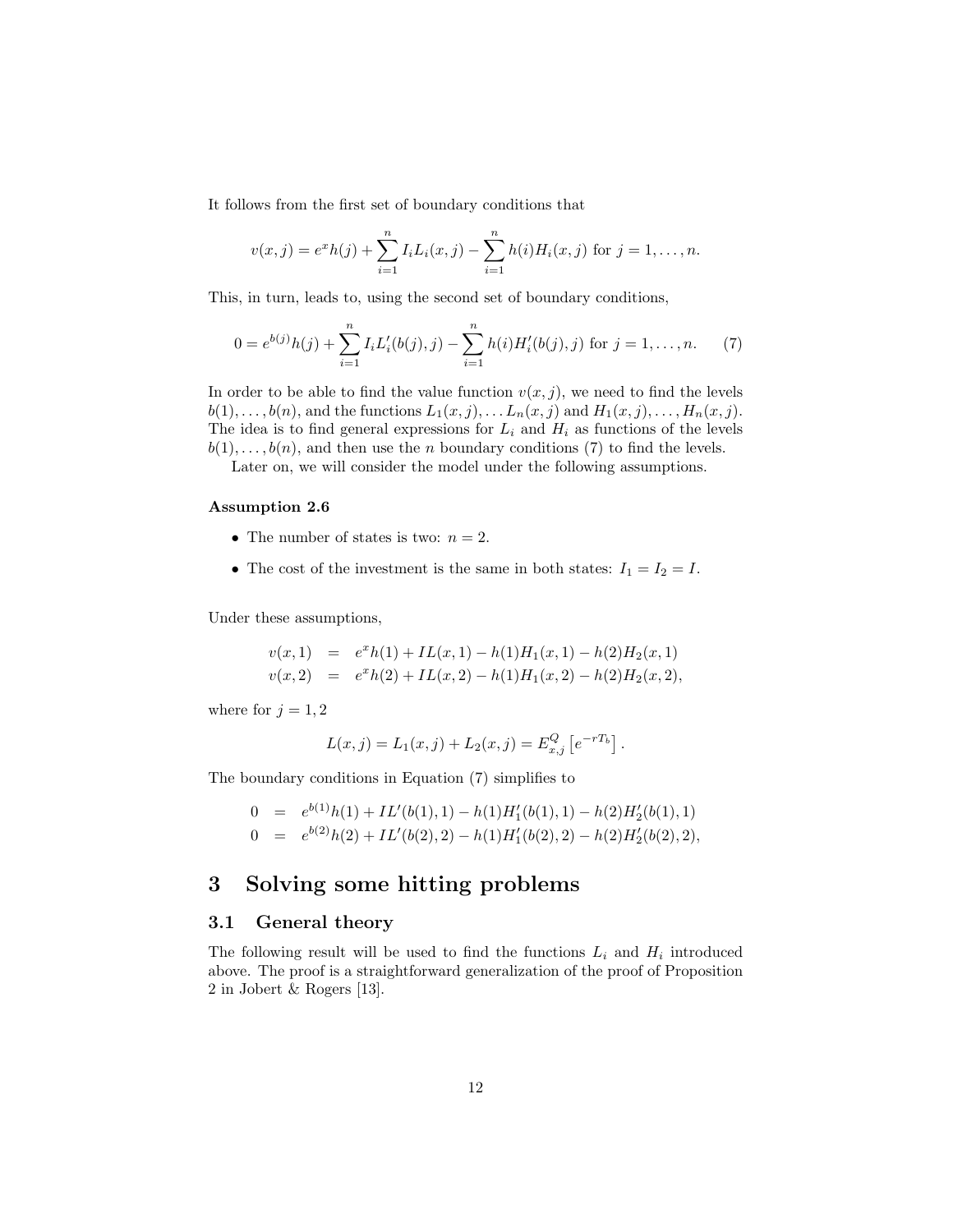**Proposition 3.1** Let  $f = (f(\cdot, 1), \ldots, f(\cdot, n))$  be a bounded solution to the system of ODE's

$$
\frac{\sigma^2(x,j)}{2} \frac{d^2 f(x,j)}{dx^2} + \mu(x,j) \frac{df(x,j)}{dx} - r(j)f(x,j) + \sum_{k=1}^n \Pi_{jk} f(x,k) = 0 \text{ when } x \le b(j)
$$
  

$$
f(x,j) = \psi_j(x) \text{ when } x \ge b(j).
$$

Then

$$
f(x,j) = E_{x,j} \left[ e^{-\int_0^{\tau} r(J_u) du} \sum_{k=1}^n \psi_k(X_{\tau}) \mathbf{1}(J_{\tau} = k) \right],
$$
 (8)

where

$$
dX_t = \mu(X_t, J_t)dt + \sigma(X_t, J_t)dW_t
$$

with  $(W_t)$  being a Brownian motion,  $(J_t)$  is a continuous time Markov chain with generator  $\Pi = (\Pi_{ij}), i, j = 1, \ldots, n$  independent of  $(W_t)$  and

$$
\tau = \inf\{t \ge 0 | X(t) \ge b(J(t))\}.
$$

*Proof.* Let  $n \in \mathbb{Z}_+$ , An application of Ito's formula yields

$$
e^{-\int_0^{n\wedge\tau}r(J_u)du}f(X_{n\wedge\tau},J_{n\wedge\tau}) = f(x,j)
$$
  
+ 
$$
\int_0^{n\wedge\tau} \left(Af(X_u,J_u) - r(J_u)f(X_u,J_u)\right)du
$$
  
+ 
$$
M_{n\wedge\tau}.
$$

Since f solves the systems of ODE's above,  $Af(X_u, J_u) = r(J_u)f(X_u, J_u)$  on  $[0, n \wedge \tau]$ , so

$$
e^{-\int_0^{n\wedge\tau}r(J_u)du}f(X_{n\wedge\tau},J_{n\wedge\tau})=f(x,j)+M_{n\wedge\tau}.
$$

Taking  $E_{x,j}$  [ $\cdots$ ] of this equation, letting  $n \to \infty$  and using bounded convergence results in Equation  $(8)$ .

#### 3.2 Two states with a Brownian motion with drift

We now consider Proposition 3.1 when  $n = 2$  and

$$
r(1) = r(2) = r > 0.
$$

We also let

$$
\Pi = \left[ \begin{array}{cc} -\nu_1 & \nu_1 \\ \nu_2 & -\nu_2 \end{array} \right],
$$

and assume that  $X$  is a Brownian motion with drift, i.e.

$$
\mu(x, j) = \mu(j)
$$
 and  $\sigma(x, j) = \sigma(j)$  for  $j = 1, 2$ .

The same technique we use below has been used in e.g. Guo [8]. We have to consider the three intervals  $(-\infty, b(1)], [b(1), b(2)]$  and  $[b(2), \infty)$ .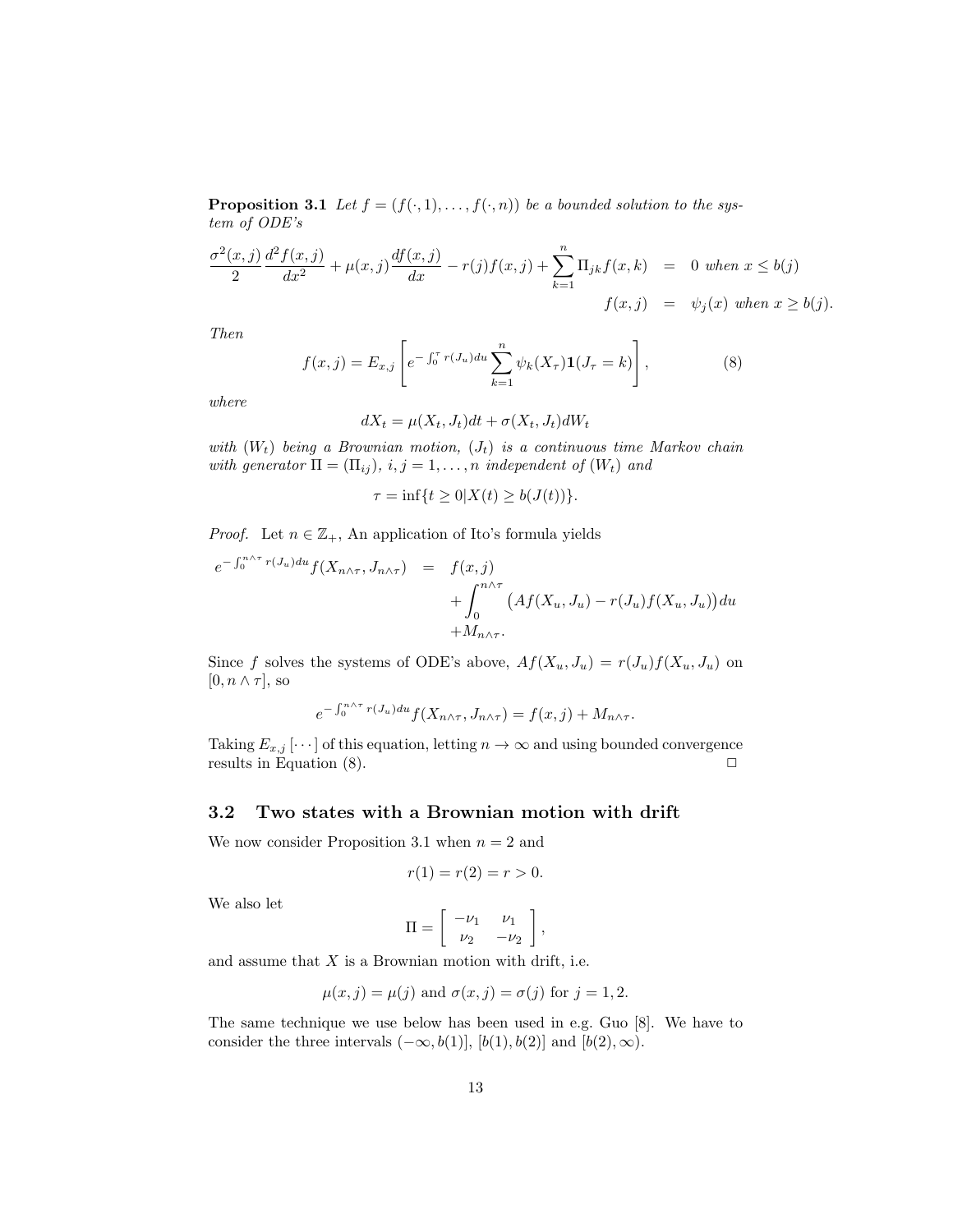**3.2.1** When  $x \in [b(2), \infty)$ 

On this interval

$$
f(x,j) = \psi_j(x)
$$

for  $j = 1, 2$ .

**3.2.2** When  $x \in [b(1), b(2)]$ 

Now

$$
f(x,1) = \psi_1(x)
$$

and

$$
\frac{1}{2}\sigma^2(2)f''(x,2) + \mu(2)f'(x,2) - rf(x,2) + \nu_2\psi_1(x) - \nu_2f(x,2) = 0.
$$

The solution to this ODE is

$$
f(x, 2) = A_1 e^{\gamma_1 x} + A_2 e^{\gamma_2 x} + g(x),
$$

where g is the particular solution,  $\gamma_1 < 0 < \gamma_2$  are solutions to the quadratic equation 1

$$
\frac{1}{2}\sigma^2(2)\gamma^2 + \mu(2)\gamma - r - \nu_2 = 0
$$

and  $A_1, A_2 \in \mathbb{R}$ .

3.2.3 When  $x \in (-\infty, b(1)]$ 

In this case

$$
\frac{1}{2}\sigma^2(1)f''(x,1) + \mu(1)f'(x,1) - rf(x,1) - \nu_1f(x,1) + \nu_1f(x,2) = 0
$$
  
\n
$$
\frac{1}{2}\sigma^2(2)f''(x,2) + \mu(2)f'(x,2) - rf(x,2) + \nu_2f(x,1) - \nu_2f(x,2) = 0.
$$

It is known, see e.g. Remark 2.1 in Guo [8], that if the interest rate, the intensities and the volatility are all strictly positive, then there exists constants  $\beta_1<\beta_2<$  $0<\beta_3<\beta_4$  solving the quadratic equation

$$
\left(\frac{1}{2}\sigma(1)^2\beta^2 + \mu(1)\beta - (r + \nu_1)\right)\left(\frac{1}{2}\sigma(2)^2\beta^2 + \mu(2)\beta - (r + \nu_2)\right) = \nu_1\nu_2,
$$

and such that the general solution to the system of ODE's can be written

$$
f(x,j) = \sum_{k=1}^{4} B_{jk} e^{\beta_k x}
$$

for  $B_{jk} \in \mathbb{R}$ . In our cases, for  $j = 1, 2$  the functions  $f(\cdot, j)$  must be bounded as  $x \to -\infty$ , so

$$
B_{j1} = B_{j2} = 0
$$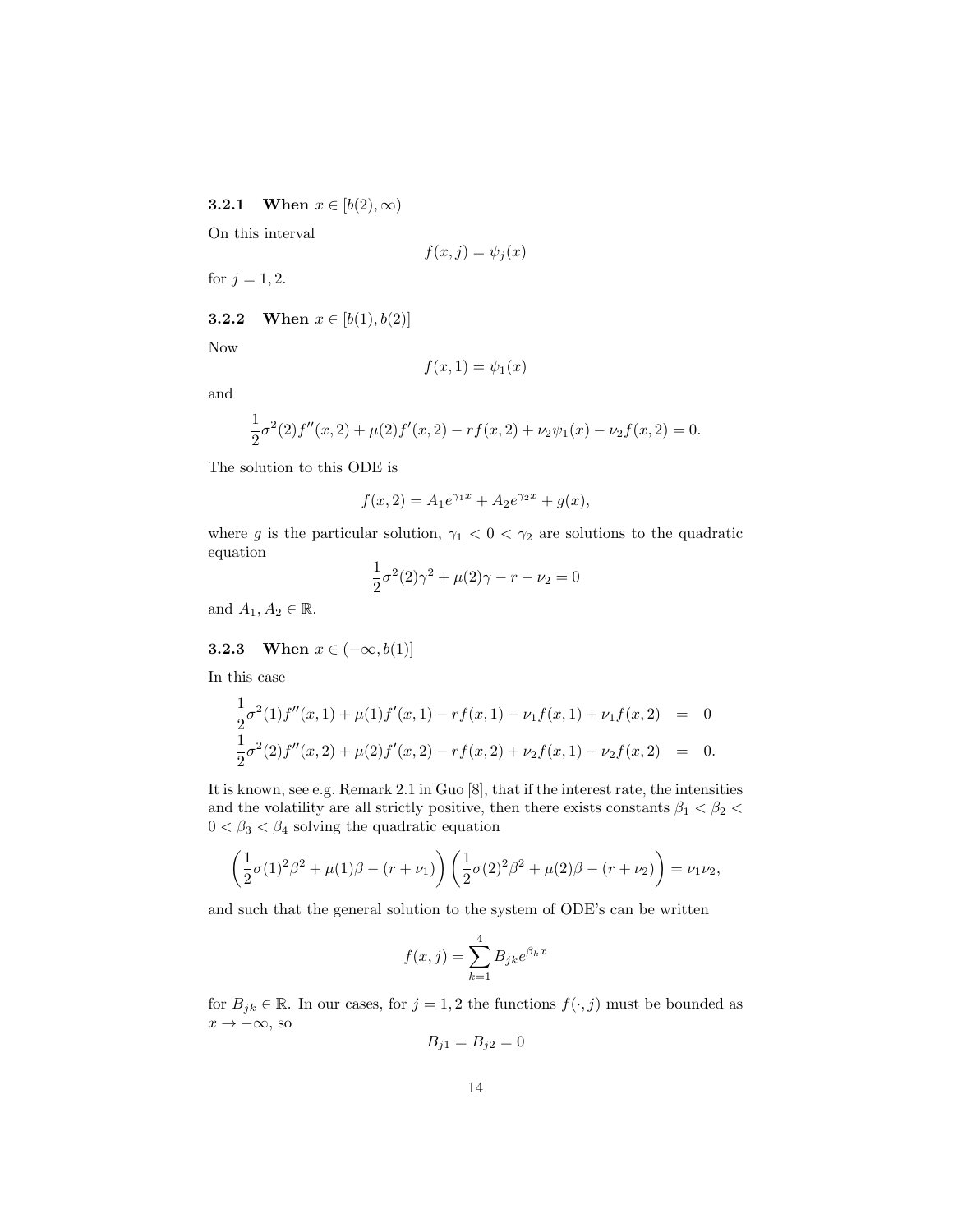for every  $j = 1, 2$ , which leads to

$$
f(x, j) = B_{j3}e^{\beta_3 x} + B_{j4}e^{\beta_4 x}.
$$

Furthermore, we always have the relation

$$
B_{2k} = \ell_k B_{1k}
$$

for known constants  $\ell_k, k = 1, ..., 4$ . We are only interested in the values  $\ell_3$ and  $\ell_4$ :

$$
\ell_3 = -\frac{\sigma(1)^2 \beta_3^2 / 2 + \mu(1) \beta_3 - (r + \nu_1)}{\nu_1}
$$

and

$$
\ell_4 = -\frac{\sigma(1)^2 \beta_4^2/2 + \mu(1)\beta_4 - (r + \nu_1)}{\nu_1}.
$$

( Hence, we can write

$$
f(x, 1) = B_{13}e^{\beta_3 x} + B_{14}e^{\beta_4 x}
$$
  

$$
f(x, 2) = \ell_3 B_{13}e^{\beta_3 x} + \ell_4 B_{14}e^{\beta_4 x}.
$$

### 3.2.4 The complete solution

To determine the constants  $A_1$ ,  $A_2$ ,  $B_{13}$  and  $B_{14}$  we use continuity of  $f(\cdot, 2)$  at  $b(2)$ :  $h(2) + 4 \gamma_2 h(2)$ 

$$
A_1 e^{\gamma_1 b(2)} + A_2 e^{\gamma_2 b(2)} + g(b(2)) = \psi_2(b(2)),
$$

continuity of  $f(\cdot, j)$ ,  $j = 1, 2$ , at  $b(1)$ :

$$
B_{13}e^{\beta_3 b(1)} + B_{14}e^{\beta_4 b(1)} = \psi_1(b(1))
$$

and

$$
\ell_3 B_{13} e^{\beta_3 b(1)} + \ell_4 B_{14} e^{\beta_4 b(1)} = A_1 e^{\gamma_1 b(1)} + A_2 e^{\gamma_2 b(1)} + g(b(1)),
$$

and finally smoothness at  $b(1)$  for  $f(\cdot, 2)$ :

$$
\ell_3 B_{13} \beta_3 e^{\beta_3 b(2)} + \ell_4 B_{14} \beta_4 e^{\beta_4 b(2)} = A_1 \gamma_1 e^{\gamma_1 b(1)} + A_2 \gamma_2 e^{\gamma_2 b(1)} + g'(b(1)).
$$

Summarizing these relations we get the following system of equations:

$$
A_1 e^{\gamma_1 b(2)} + A_2 e^{\gamma_2 b(2)} + g(b(2)) = \psi_2(b(2))
$$
  
\n
$$
B_{13} e^{\beta_3 b(1)} + B_{14} e^{\beta_4 b(1)} = \psi_1(b(1))
$$
  
\n
$$
B_{13} \ell_3 e^{\beta_3 b(1)} + B_{14} \ell_4 e^{\beta_4 b(1)} = A_1 e^{\gamma_1 b(1)} + A_2 e^{\gamma_2 b(1)} + g(b(1))
$$
  
\n
$$
B_{13} \ell_3 \beta_3 e^{\beta_3 b(1)} + B_{14} \ell_4 \beta_4 e^{\beta_4 b(1)} = A_1 \gamma_1 e^{\gamma_1 b(1)} + A_2 \gamma_2 e^{\gamma_2 b(1)} + g'(b(1))
$$

For given  $b(1)$  and  $b(2)$ , this is a linear system of equations in  $A_1$ ,  $A_2$ ,  $B_{13}$  and  $B_{14}$ :

$$
\begin{bmatrix}\n e^{\gamma_1 b(2)} & e^{\gamma_2 b(2)} & 0 & 0 \\
 0 & 0 & e^{\beta_3 b(1)} & e^{\beta_4 b(1)} \\
 -e^{\gamma_1 b(1)} & -e^{\gamma_2 b(1)} & \ell_3 e^{\beta_3 b(1)} & \ell_4 e^{\beta_4 b(1)} \\
 -\lambda_3 e^{\gamma_1 b(1)} & -\gamma_2 e^{\gamma_2 b(1)} & \ell_3 \beta_3 e^{\beta_3 b(1)} & \ell_4 \beta_4 e^{\beta_4 b(1)}\n\end{bmatrix}\n\begin{bmatrix}\n A_1 \\
 A_2 \\
 B_{13} \\
 B_{14}\n\end{bmatrix}\n=\n\begin{bmatrix}\n \psi_2(b(2)) - g(b(2)) \\
 \psi_1(b(1)) \\
 g(b(1)) \\
 g'(b(1))\n\end{bmatrix}
$$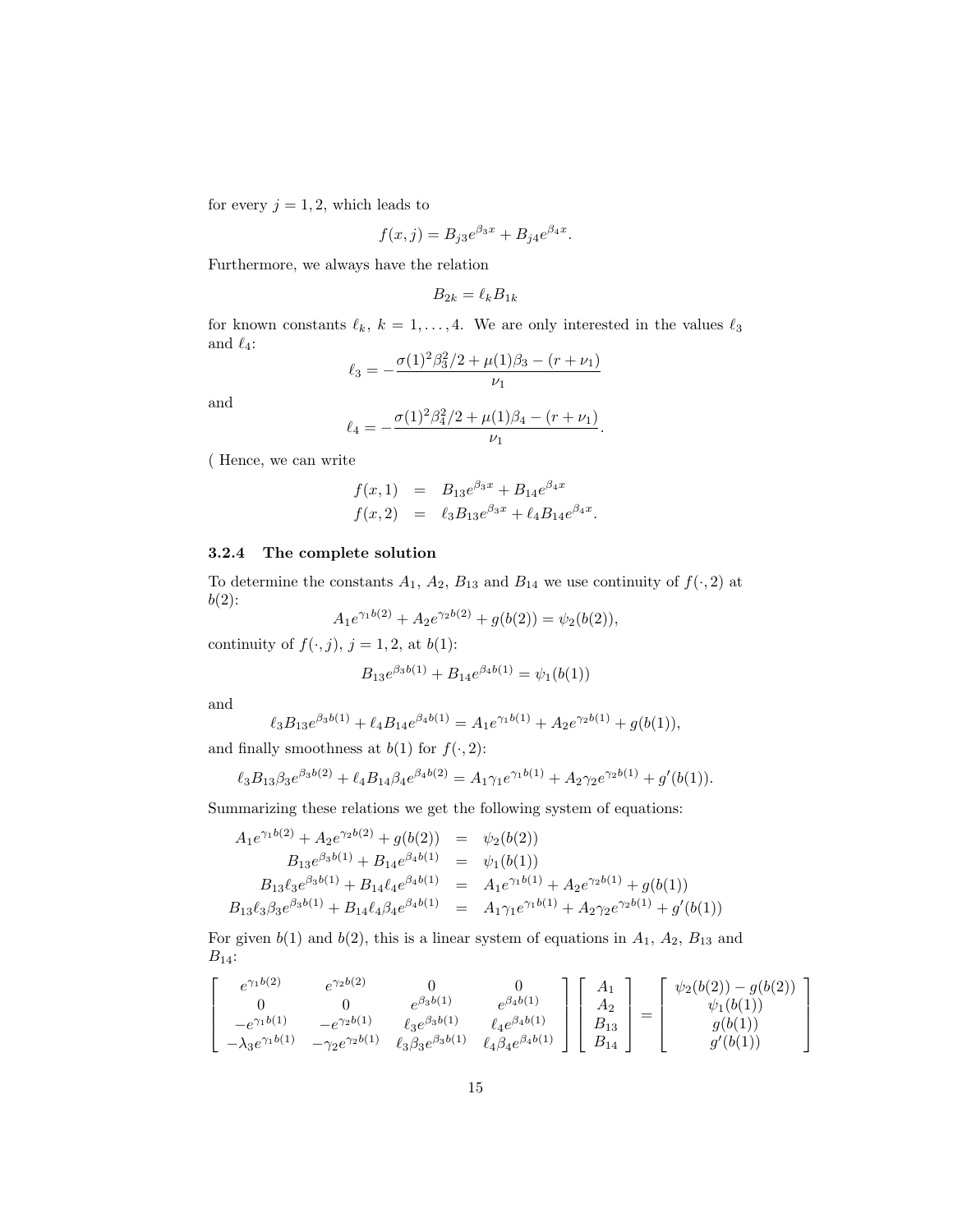Remark 3.2 An important special case is when

$$
\psi_j(x) = \varphi(x)\delta_{ij} \text{ for } i, j = 1, 2.
$$

With

$$
f_i(x,j) = E_{x,j} \left[ e^{-r\tau} \varphi(X_\tau) \mathbf{1}(J_\tau = i) \right],
$$

we get the following. When  $i = 1$ :

*I* 
$$
f_1(x, 1) = \varphi(x)
$$
  $f_1(x, 2) = 0$   
\n*II*  $f_1(x, 1) = \varphi(x)$   $f_1(x, 2) = A_1 e^{\gamma_1 x} + A_2 e^{\gamma_2 x} + g_1(x)$   
\n*III*  $f_1(x, 1) = B_{13} e^{\beta_3 x} + B_{14} e^{\beta_4 x}$   $f_1(x, 2) = B_{13} \ell_1 e^{\beta_3 x} + B_{14} \ell_2 e^{\beta_4 x}$ .

When  $i = 2$ :

$$
I \t f2(x, 1) = 0 \nII \t f2(x, 1) = 0 \nIII \t f2(x, 1) = D13e\beta3x + D14e\beta4x \t f2(x, 2) = C1e\gamma1x + C2e\gamma2x + g2(x) \nIII \t f2(x, 1) = D13e\beta3x + D14e\beta4x \t f2(x, 2) = D13l1e\beta3x + D14l2e\beta4x.
$$

In order to calculate the optimal boundary values  $b(1)$  and  $b(2)$  we need the following derivatives.

When 
$$
i = 1
$$
:

I

II  
III 
$$
f'_1(x, 1) = B_{13}\beta_3 e^{\beta_3 x} + B_{14}\beta_4 e^{\beta_4 x}
$$
  $f'_1(x, 2) = A_1\gamma_1 e^{\gamma_1 x} + A_2\gamma_2 e^{\gamma_2 x} + g'_1(x)$ 

When  $i = 2$ :

I  
\nII  
\nIII  
\n
$$
f'_2(x, 2) = C_1 \gamma_1 e^{\gamma_1 x} + C_2 \gamma_2 e^{\gamma_2 x} + g'_2(x)
$$
\nIII\n
$$
f'_2(x, 1) = D_{13} \beta_3 e^{\beta_3 x} + D_{14} \beta_4 e^{\beta_4 x}
$$

# 4 The value of the investment

#### 4.1 The solution to the investment problem

We now want to find the value of an existing firm that faces the possibility of other firms entering the market. We have

$$
r(1) = r(2) = r
$$
,  $\sigma(x, 1) = \sigma(x, 2) = \sigma > 0$  and  $\mu(x, j) = \mu^P - \lambda(j)\sigma$ ,

and need to find the three functions  $L, H_1$  and  $H_2$  and the two constants  $b(1)$ and  $b(2)$ . The two cases we have to consider are

- $\psi_j(x) = 1$  for  $j = 1, 2$ .
- $\psi_j(x) = e^x \delta_{ij}$  for  $i, j = 1, 2$ .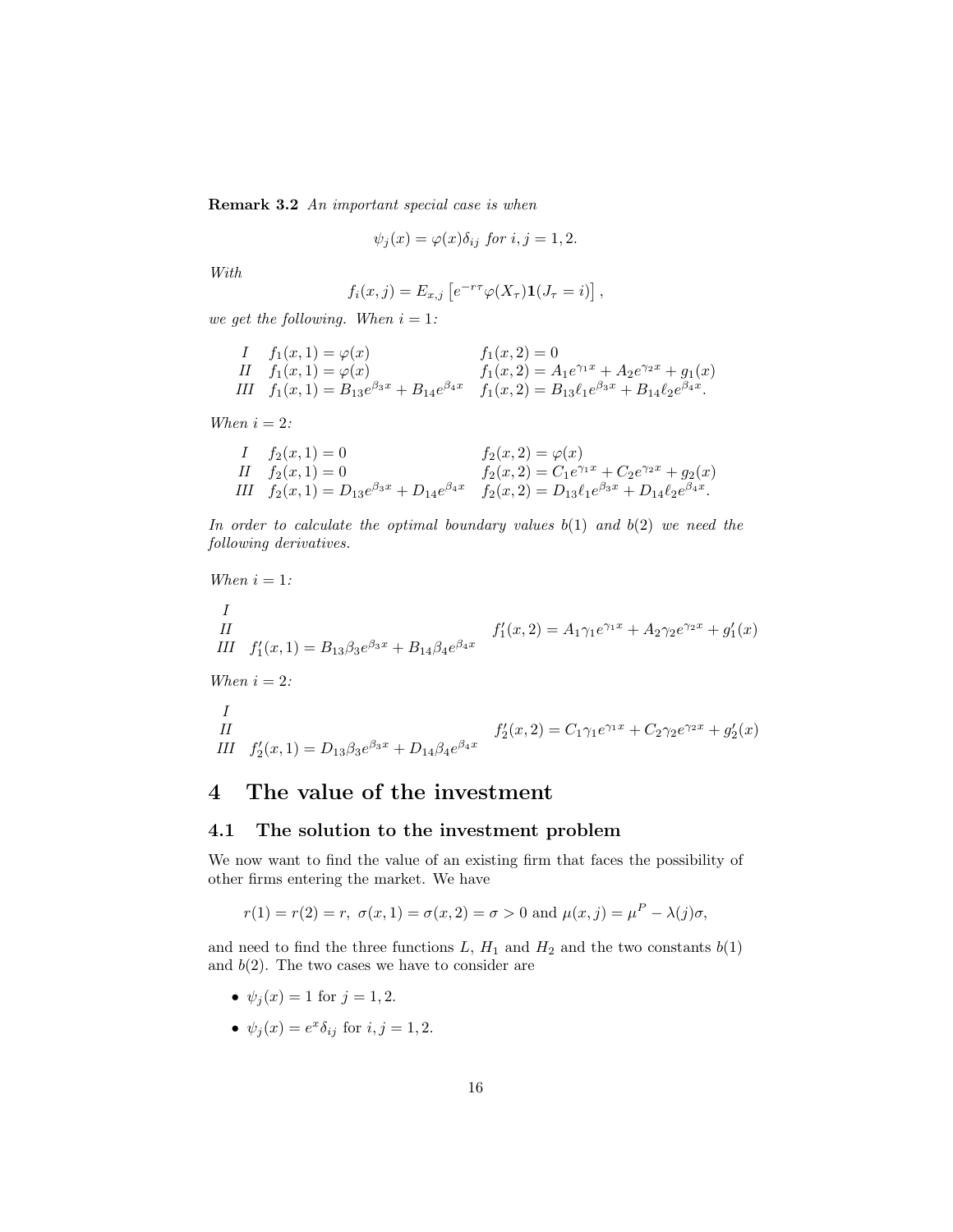We use the following parameter names:

| Function $\varphi(x)$ Parameters for $i = 1$ Parameters for $i = 2$<br>when $x \in [b(1), b(2)]$ when $x \in [b(2), \infty)$                                            |  |
|-------------------------------------------------------------------------------------------------------------------------------------------------------------------------|--|
| $A_1, A_2, B_{13}, B_{14} \qquad A_1, A_2, B_{13}, B_{14}$                                                                                                              |  |
| $\hat{A}_1, \, \hat{A}_2, \, \hat{B}_{13}, \, \hat{B}_{14} \quad \left  \begin{array}{c} \hat{C}_1, \, \hat{C}_2, \, \hat{D}_{13}, \, \hat{D}_{14} \end{array} \right.$ |  |

We introduce the three parts I to III of  $\mathbb R$  according to

I 
$$
x \in [b(2), \infty)
$$
  
\nII  $x \in [b(1), b(2)]$   
\nIII  $x \in (-\infty, b(1)]$ 

To solve for the unknown parameters we go through the following four steps:

1) The particular solution when  $\psi_1(x)=\psi_2(x)=1$  is

$$
g(x) = \frac{\nu_2}{r + \nu_2}.
$$

Hence, when  $x\in [b(1),b(2)]$  we have

$$
L(x, 2) = A_1 e^{\gamma_1 x} + A_2 e^{\gamma_2 x} + \frac{\nu_2}{r + \nu_2}.
$$

This gives

I 
$$
L(x, 1) = 1
$$
  
\nII  $L(x, 1) = 1$   
\nIII  $L(x, 1) = B_{13}e^{\beta_3 x} + B_{14}e^{\beta_4 x}$   
\n $L(x, 2) = A_1e^{\gamma_1 x} + A_2e^{\gamma_2 x} + \frac{\nu_2}{r + \nu_2}$   
\n $L(x, 2) = B_{13} \ell_3 e^{\beta_3 x} + B_{14} \ell_4 e^{\beta_4 x}.$ 

2) The particular solutions when  $\varphi(x) = e^x$  are

$$
g_1(x) = \frac{\nu_2 e^x}{\frac{\sigma^2}{2} + \mu(2) - r - \nu_2}
$$
 and  $g_2(x) = 0$ .

respectively. This gives

$$
H_1(x, 2) = \hat{A}_1 e^{\gamma_1 x} + \hat{A}_2 e^{\gamma_2 x} + \frac{\nu_2 e^x}{\frac{\sigma^2}{2} + \mu(2) - r - \nu_2}
$$

and

$$
H_2(x, 2) = \hat{C}_1 e^{\gamma_1 x} + \hat{C}_2 e^{\gamma_2 x}.
$$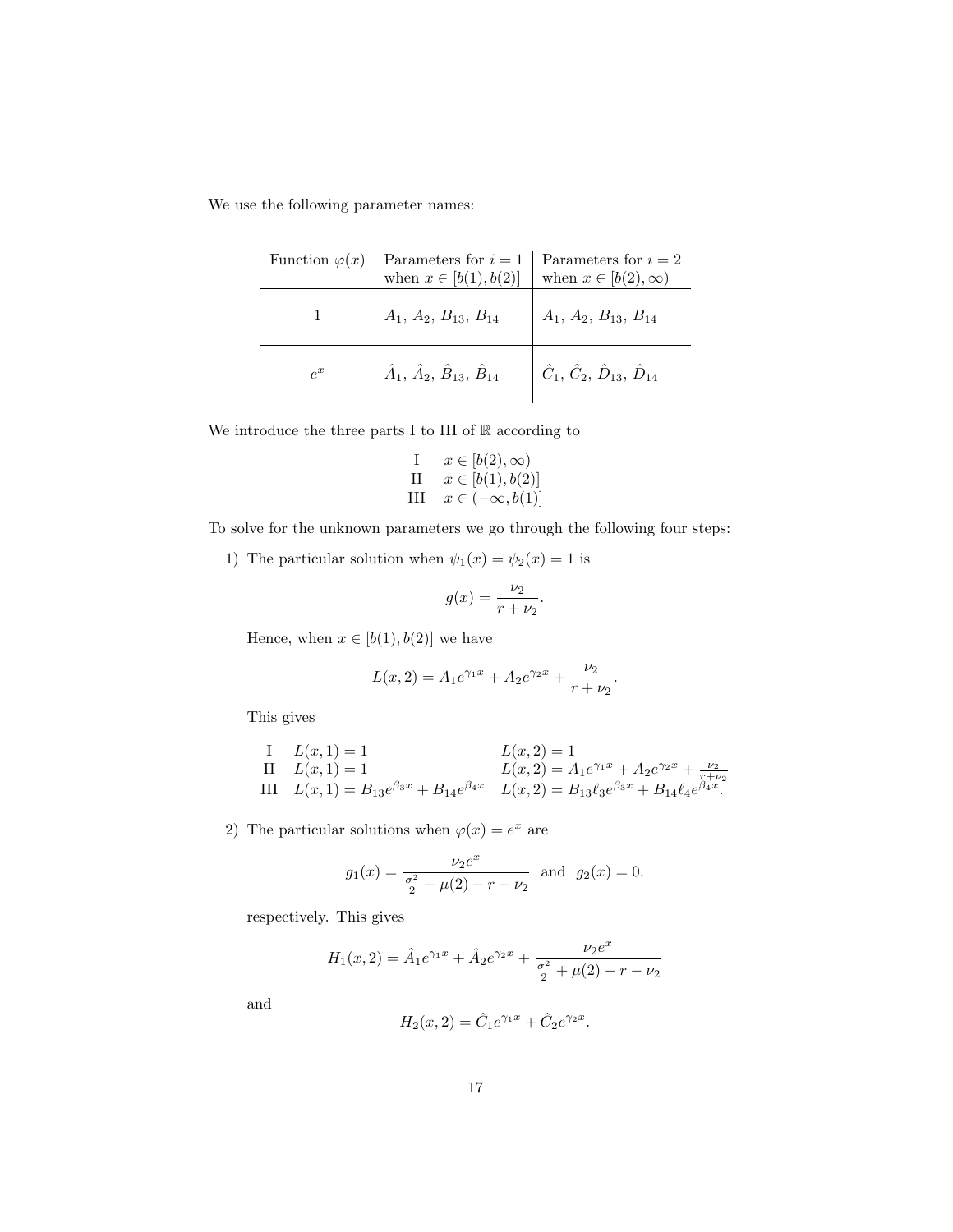When  $i = 1$ , the solution is

I  $H_1(x, 1) = e^x$   $H_1(x, 2) = 0$ II  $H_1(x, 1) = e^x$   $H_1(x, 2) = \hat{A}_1 e^{\gamma_1 x} + \hat{A}_2 e^{\gamma_2 x} + \frac{\nu_2 e^x}{\sigma^2 + \nu_1(x)}$ III  $H_1(x, 1) = e$ <br>
III  $H_1(x, 1) = \hat{B}_{13}e^{\beta_3x} + \hat{B}_{14}e^{\beta_4x}$   $H_1(x, 2) = \hat{B}_{13}\ell_3e^{\beta_3x} + \hat{B}_{14}\ell_4e^{\beta_4x}$ ,

and when  $i = 2$ , we get the solution

I 
$$
H_2(x, 1) = 0
$$
  
\nII  $H_2(x, 1) = 0$   
\nIII  $H_2(x, 1) = \hat{D}_{13}e^{\beta_3x} + \hat{D}_{14}e^{\beta_4x}$   
\n $H_2(x, 2) = \hat{C}_1e^{\gamma_1x} + \hat{C}_2e^{\gamma_2x}$   
\n $H_2(x, 2) = \hat{D}_{13}e^{\gamma_1x} + \hat{C}_2e^{\gamma_2x}$   
\n $H_2(x, 2) = \hat{D}_{13}e^{\beta_3x} + \hat{D}_{14}e^{\beta_4x}$ .

3) The two previous steps leads to the following system of equations:

$$
\hat{A}_{1}e^{\gamma_{1}b(2)} + A_{2}e^{\gamma_{2}b(2)} + \frac{\nu_{2}}{r+\nu_{2}} = 1
$$
\n
$$
B_{13}e^{\beta_{3}b(1)} + B_{14}e^{\beta_{4}b(1)} = 1
$$
\n
$$
B_{13}l_{3}\beta_{3}e^{\beta_{3}b(1)} + B_{14}l_{4}\beta_{4}e^{\beta_{4}b(1)} = A_{1}e^{\gamma_{1}b(1)} + A_{2}e^{\gamma_{2}b(1)} + \frac{\nu_{2}}{r+\nu_{2}}
$$
\n
$$
\hat{A}_{1}e^{\gamma_{1}b(2)} + \hat{A}_{2}e^{\gamma_{2}b(2)} + \frac{\nu_{2}e^{\lambda_{2}}}{\sigma^{2}/2+\mu(2)-(\tau+\nu_{2})} = 0
$$
\n
$$
\hat{B}_{13}e^{\beta_{3}b(1)} + \hat{B}_{14}e^{\beta_{4}b(1)} = e^{b(1)}
$$
\n
$$
\hat{B}_{13}e^{\beta_{3}b(1)} + \hat{B}_{14}l_{4}e^{\beta_{4}b(1)} = e^{b(1)}
$$
\n
$$
\hat{B}_{13}l_{3}\beta_{3}e^{\beta_{3}b(1)} + \hat{B}_{14}l_{4}e^{\beta_{4}b(1)} = \hat{A}_{1}e^{\gamma_{1}b(1)} + \hat{A}_{2}e^{\gamma_{2}b(1)}
$$
\n
$$
+ \frac{\nu_{2}e^{\lambda_{1}}}{\sigma^{2}/2+\mu(2)-(\tau+\nu_{2})} + \frac{\nu_{2}e^{\lambda_{2}}}{\sigma^{2}/2+\mu(2)-(\tau+\nu_{2})} + \frac{\nu_{2}e^{\lambda_{2}}}{\sigma^{2}/2+\mu(2)-(\tau+\nu_{2})}
$$
\n
$$
\hat{C}_{1}e^{\gamma_{1}b(2)} + \hat{C}_{2}e^{\gamma_{2}b(2)} = e^{b(2)}
$$
\n
$$
\hat{D}_{13}e^{\beta_{3}b(1)} + \hat{D}_{14}e^{\beta_{4}b(1)} = 0
$$
\n
$$
\hat{D}_{13}l_{3}\beta_{3}e^{\beta_{3}b(1)} + \hat{D}_{14}l_{
$$

4) We have the following two equations from the property of zero derivative at the hitting levels:

$$
e^{b(1)}h(1) + IL'(b(1), 1) - h(1)H'_1(b(1), 1) - h(2)H'_2(b(1), 1) = 0
$$
  

$$
e^{b(2)}h(2) + IL'(b(2), 2) - h(1)H'_1(b(2), 2) - h(2)H'_2(b(2), 2) = 0.
$$

5) We now have a system of 14 equations and 14 unknowns, which, at least numerically, are possible to solve.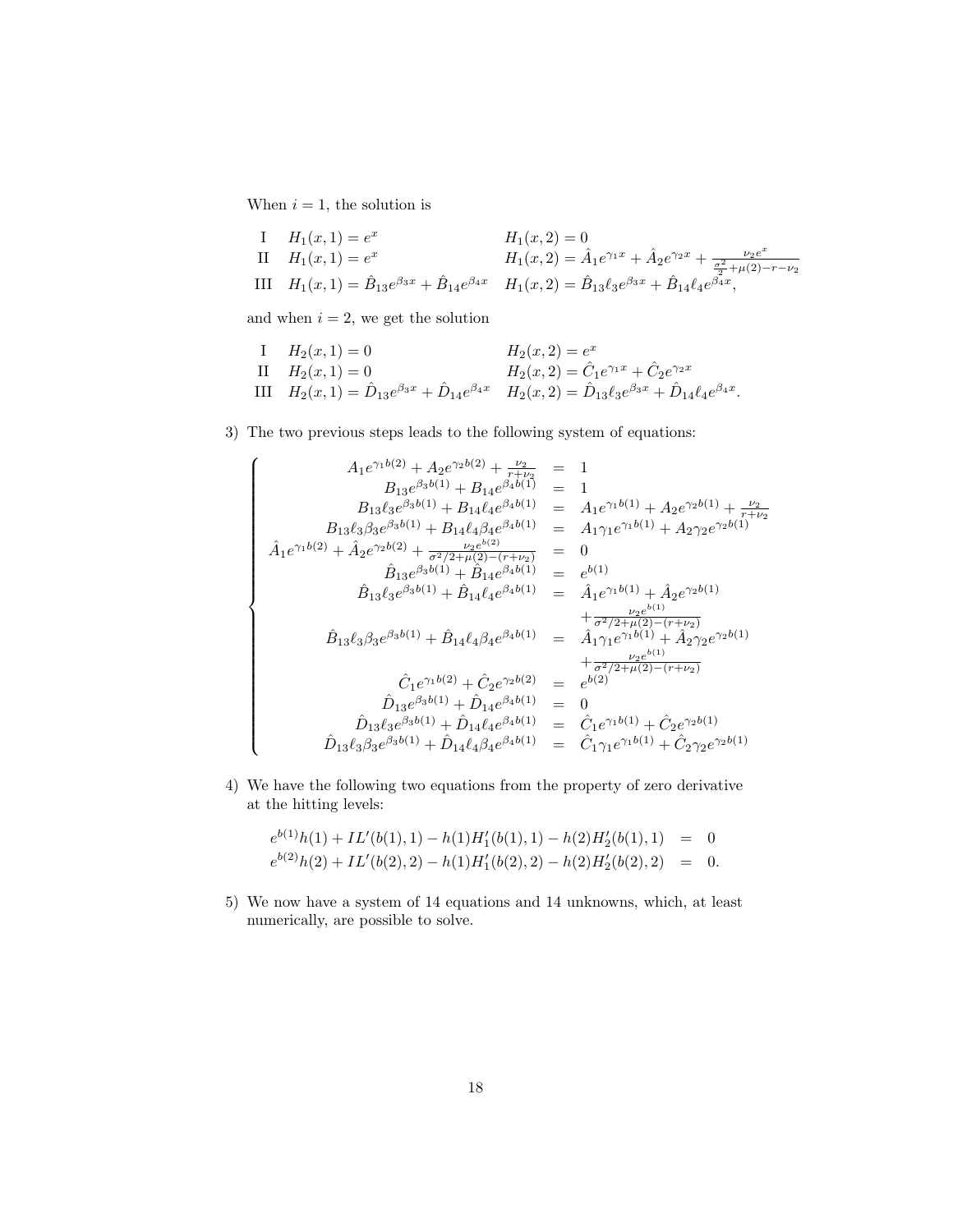### 4.2 A numerical example

We now consider the model from the previous section with the following parameter values:

$$
\mu^P = 0.10
$$
  
\n
$$
\sigma = 0.30
$$
  
\n
$$
r = 0.050
$$
  
\n
$$
\lambda(1) = 1.0
$$
  
\n
$$
\lambda(2) = 1.2
$$
  
\n
$$
\nu_1 = 1.0
$$
  
\n
$$
\nu_2 = 0.50
$$
  
\n
$$
I = 100
$$

The levels  $b(1)$  and  $b(2)$  are in this case given by

$$
b(1) = 3.5889
$$
  

$$
b(2) = 3.5969.
$$

In levels, we have

$$
e^{b(1)} = 36.1960
$$
  

$$
e^{b(2)} = 36.4855.
$$

The values for the two states are given in Figures 4.2 and 4.2.



Figure 3: The value in the two regimes, with parameter values as given in this section. The blue curve is when  $j = 1$ , and the red curve when  $j = 2$ .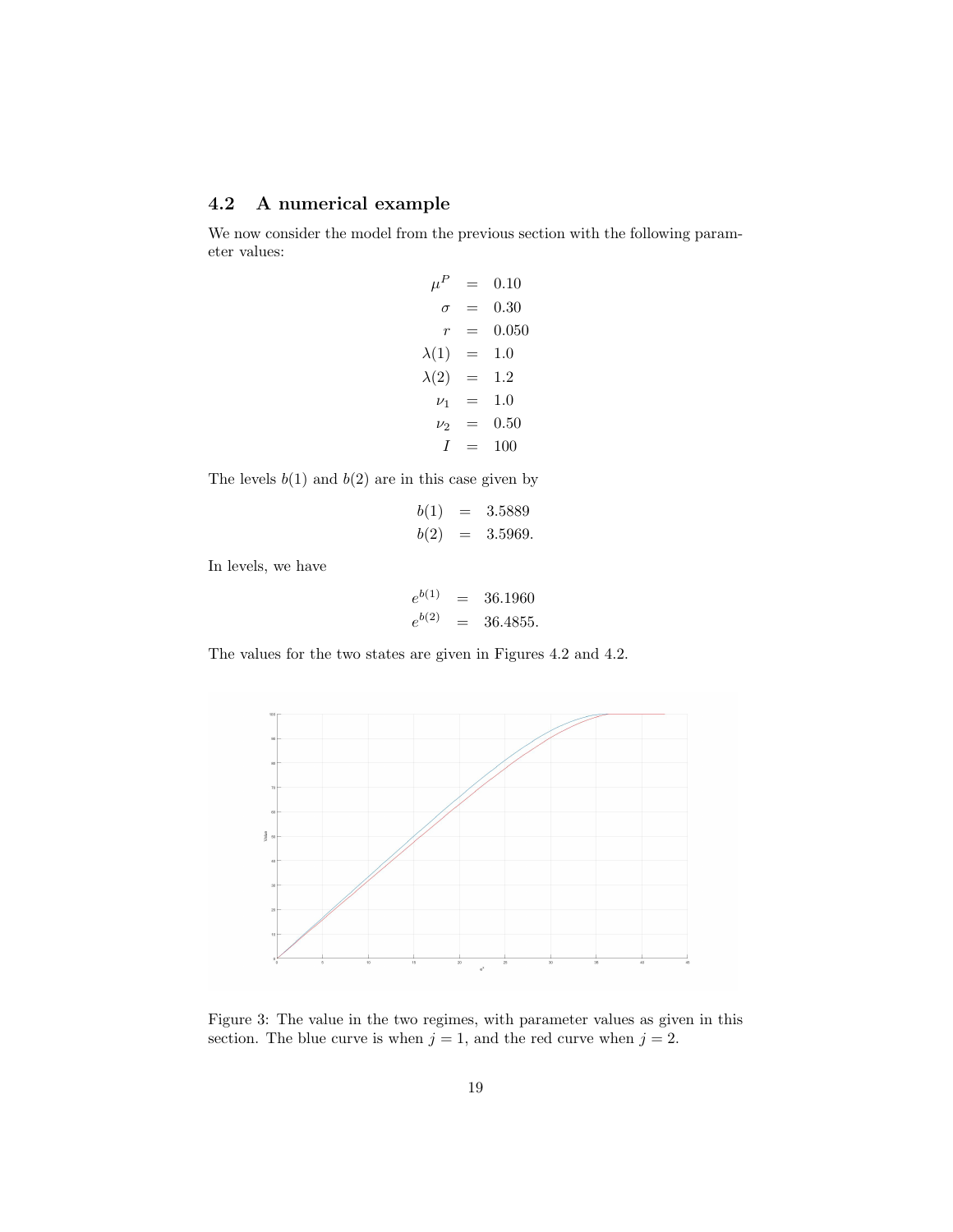

Figure 4: The values of the two regimes zoomed in on the values close to  $e^{b(1)} =$ 36.1960 and  $e^{b(2)} = 36.4855$ . Again, blue is for  $j = 1$  and red for  $j = 2$ . The two circles show the points where the value functions reaches the cost  $I = 100$ of investing.

# Acknowledgements

This research has been supported by the former Association for Swedish Property Index (SFI), whose liquidated funds are available for research within property valuation and finance.

# References

- [1] Bentolila, S. & Bertola, G. (1990), 'Firing Costs and Labour Demand: How Bad Is Eurosclerosis?', Review of Economic Studies 57, pp. 381-402.
- [2] D'Auria, B. & Kella O. (2012), 'Markov modulation of a two-sided reflected Brownian motion with application to fluid queues', Stochastic Processes and their Applications 122, pp. 1566-1581.
- [3] Dixit A. K. & Pindyck R. S. (1994), 'Investment under Uncertainty', Princeton University Press.